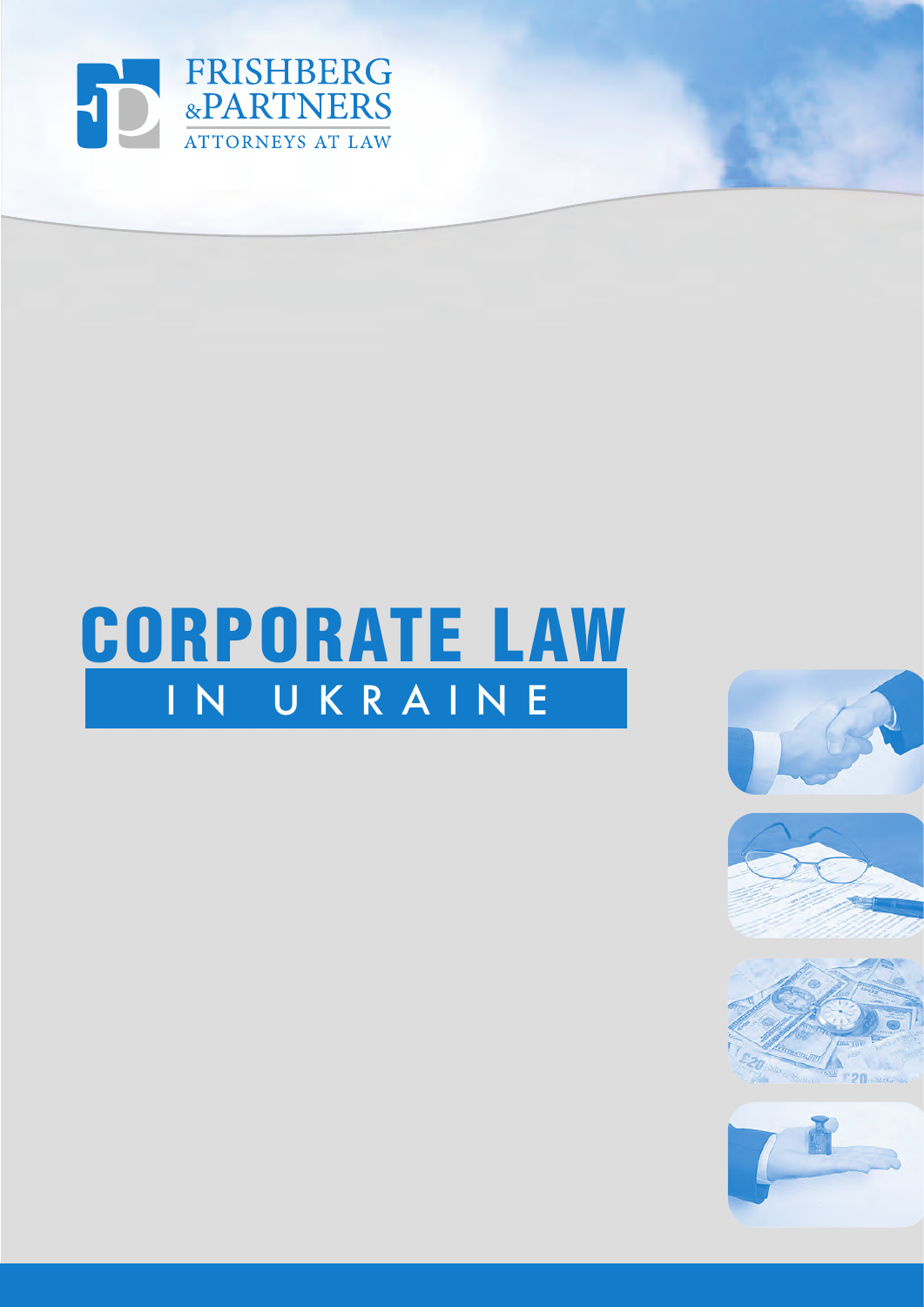

# Table of Contents

#### **Introduction 2**

#### **1** Most Commonly Used Business Structures

Resident vs. Non-resident Status

Representative Offices

Residents: Joint Stock and Limited Liability Companies

Capitalization Requirements

Company Registration

Document Preparation

Registration Process

Company Liquidation

#### **Shareholder Rights 10**

Introduction

Minority Shareholder Protection

#### **Taxation 14**

Corporate Income Tax

Value Added Tax

 **Guarding Against Hostile Takeovers 21**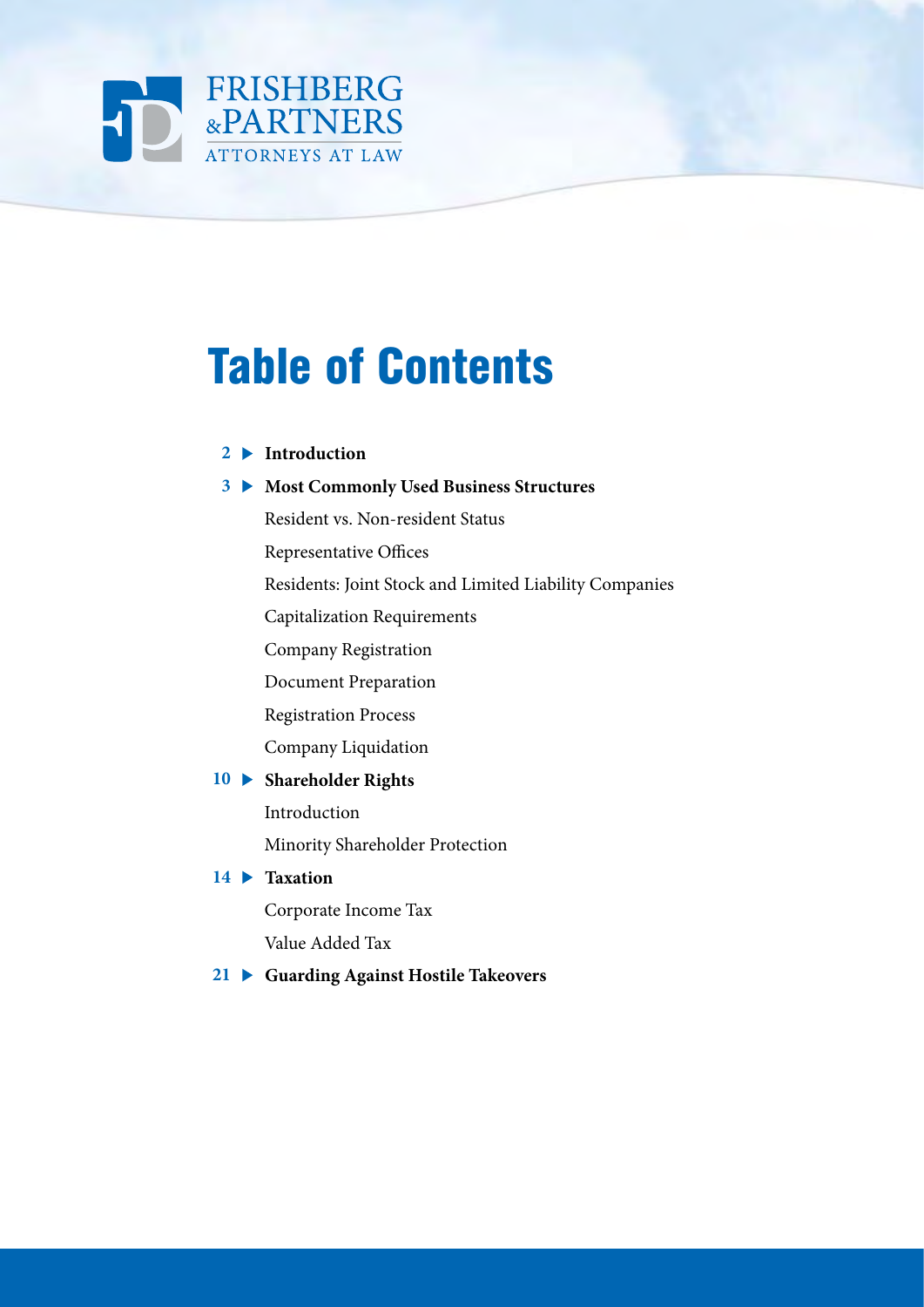### Introduction

Kraine has never been known for its<br>
friendly investment climate. In late<br>
2004, however, a peaceful "Orange<br>
Revolution" captivated the world as ordinary friendly investment climate. In late 2004, however, a peaceful "Orange Ukrainians flocked to the streets in protest of the mass falsification of the 2004 Presidential Elections (which was accompanied by a healthy dose of dioxin poisoning).

Upon his inauguration, the newly-elected President Viktor Yuschenko immediately issued an official statement that Ukraine's goal is to push forward with massive legislative and social reforms, and to move towards European Integration in the most expedient manner. Time has shown that doing business in Ukraine can be quite lucrative, though not always stable.

Today, Ukraine is one of the fastest growing markets. It has opportunities no longer available in other countries, and cheaper labor costs, too. However, the prevailing foreign investment legislation grants few advantages to foreign investors. In cases of free economic zones, the new government proved that it can arbirarily cancel tax privileges retroactively just as easily as it can re-instate them a few months later. Or that it can impose VAT on in-kind contributions to the charter fund (authorized capital) at a whim. Or re-privatize your steel mill.

Despite the above blows to the confidence of investors, rolling with the punches is often well worth the trouble. This dynamic East European nation is making giant leaps forward along its capitalistic path, undeterred by the constantly rotating carousel of Prime Ministers.

In this brief investment guide, we are pleased to share with you our analysis concerning the basic legal issues impacting any prospective business venture. We hope you will find it useful. Of course, should any questions arise, please feel free to contact us at your convenience.

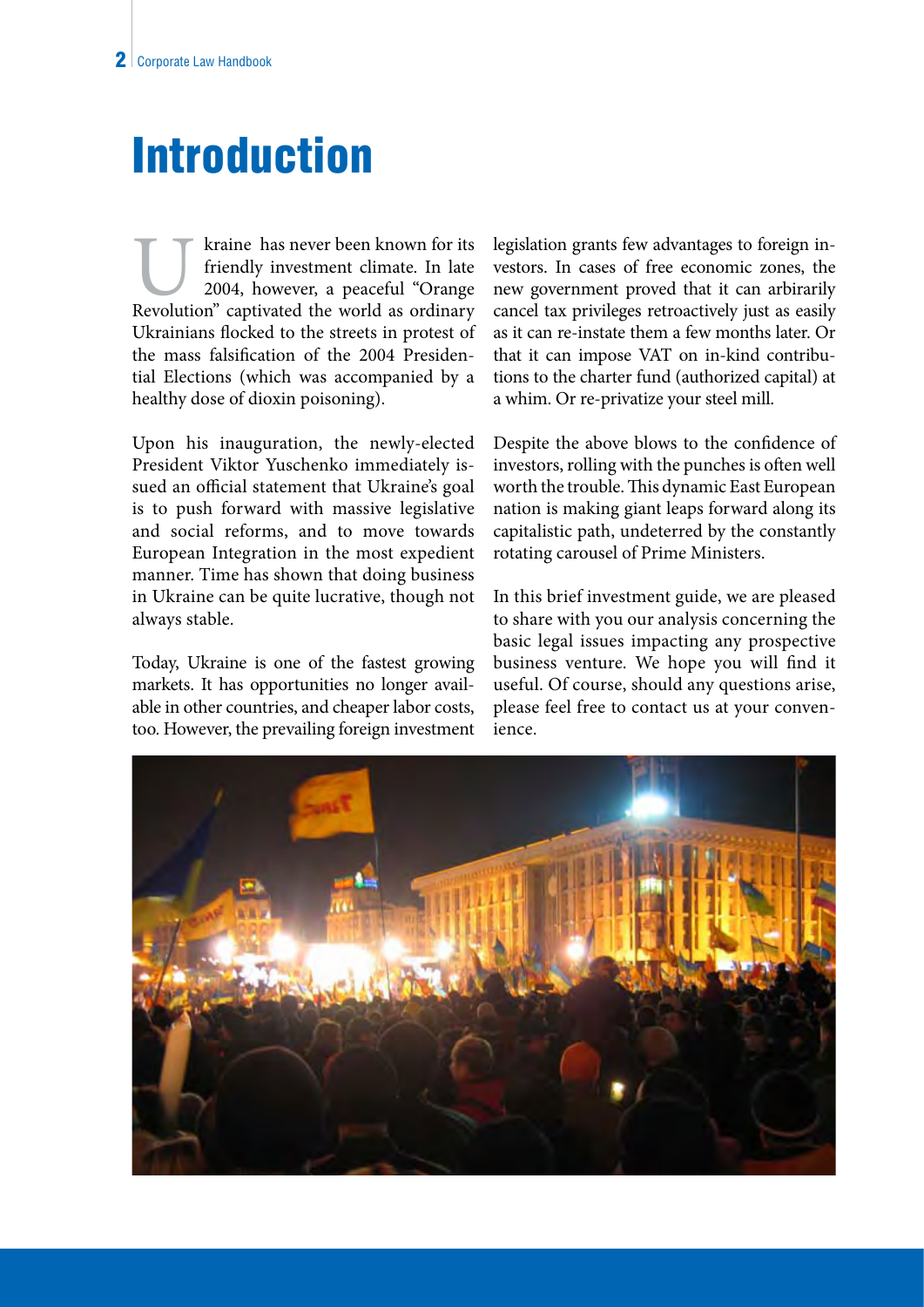### Most Commonly Used Business Structures



The Ukrainian Civil Code (No. 435-IV, dated January 16, 2003, effective January 1, 2004) and Economic Code (No. 436-IV, dated January 16, 2003, effective IV, dated January 16, 2003, effective January 1, 2004) and Economic Code January 1, 2004) in combination provide for virtually any type of companies. Despite the dazzling range of business structures offered under Ukrainian law, foreign investors typically choose one of the following four alternative business structures:

- representative office (which is not a legal entity, and can be either commercial or noncommercial);
- wholly-owned foreign subsidiary or enterprise (usually with limited liability provided in the founding documents);
- "joint ventures" companies with foreign participation (either in the form of a closed stock company or a limited liability company); or
- agreements on joint cooperation and production, which do not require registration of a separate legal entity, including toll manufacturing or production outsourcing agreements.

#### **Resident vs. Non-Resident Status**

One significant consideration in selecting the appropriate business structure involves Ukrainian foreign currency legislation, which categorizes the above structures as either nonresidents or residents, depending on the type of activities carried out.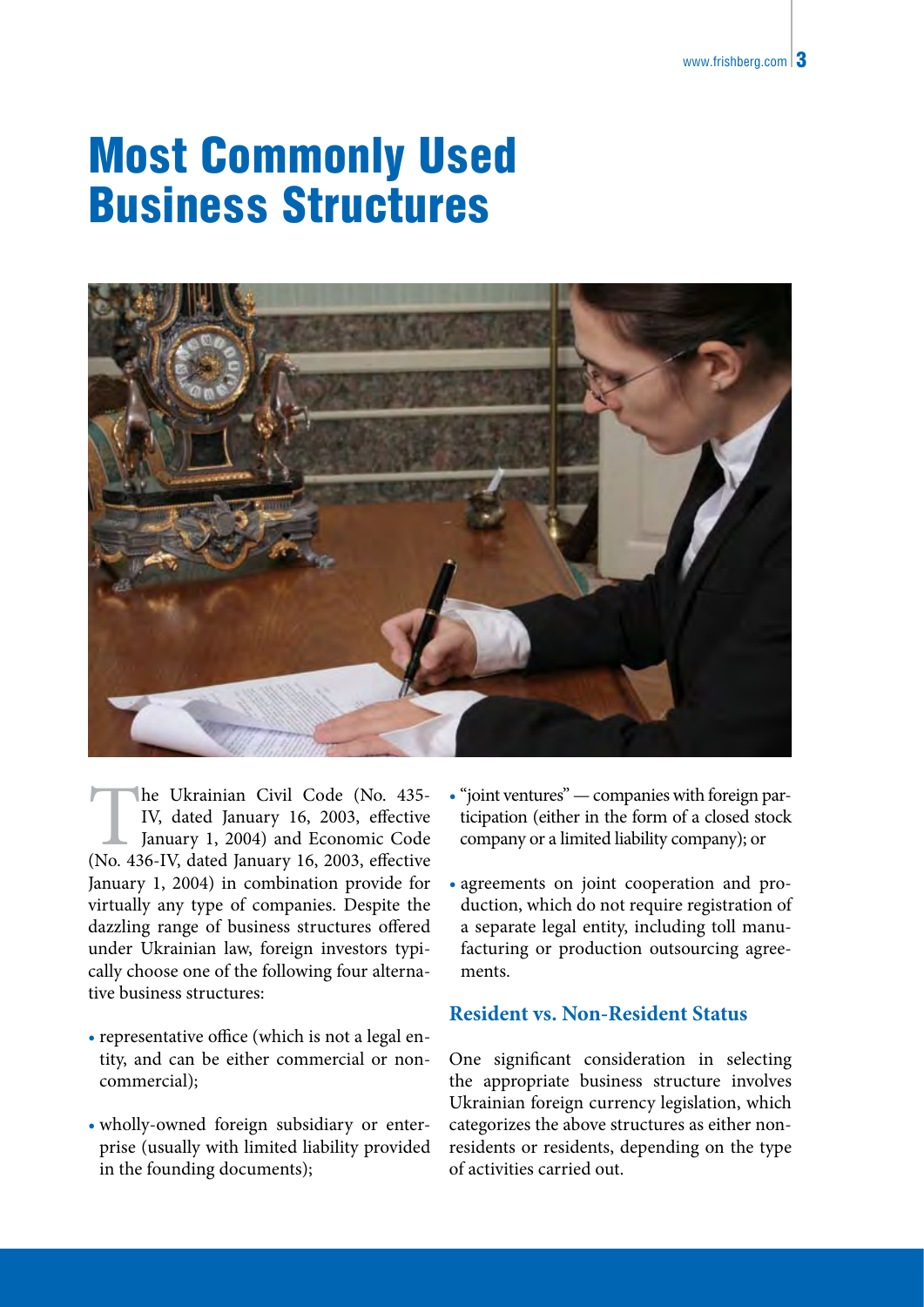

Non-commercial representative offices are "non-residents" under currency regulations and tax legislation, while commercial representative offices, subsidiaries and joint ventures are classified as "residents" because they are legal entities, registered and residing in Ukraine for more than 183 days per year. While the distinction is not clearly expressed in other laws, it is significant in terms of tax consequences and the ability of foreign businessmen to effectuate transactions in foreign or Ukrainian currency.

Both subsidiaries and joint ventures have the status of separate corporate entities and, thus, both limit an investor's liability to its initial investment. As Ukrainian corporate entities, joint ventures and subsidiaries are considered to be "residents" under Ukrainian currency regulations and they are subject to a different financial regime than "non-residents" (such as representative offices). For instance, resident companies may only transact business in Ukrainian currency.

#### **Representative Offices**

By definition, a representative office of a foreign company is not a separate legal entity, but is viewed as an "arm" of a non-resident company. As such, a representative office is not incorporated under Ukrainian law. A representative office simply represents the interests of a foreign legal entity on Ukrainian territory and, consequently, there is flow-through liability for the parent company.

Another consequence: representative offices that are accorded "non-resident" status under the Ukrainian taxation system are subject to a special financial regime under tax laws and currency regulations. Foreign companies initially prefer to register their presence as nonresident representative offices, particularly in case of import-export activities or simple research of the market opportunities and conditions.

The key function of such non-resident representative offices is to service existing contracts between the non-resident company and a local customer, but not to engage in commercial activities on its own behalf. Engaging in the so-called "commercial activities" (executing contracts in its own name, accepting payment for goods, etc.) may result in a representative office's re-classification as a "resident," thereby being taxed based on local revenues derived from its activity in Ukraine.

Moreover, the Ukrainian corporate tax legislation places non-residents into two categories: those which effectuate profit- generating activities in Ukraine (a) through a permanent representative office (active), or (b) without a permanent office (passive). Different tax rates and payment procedures attach to each cat-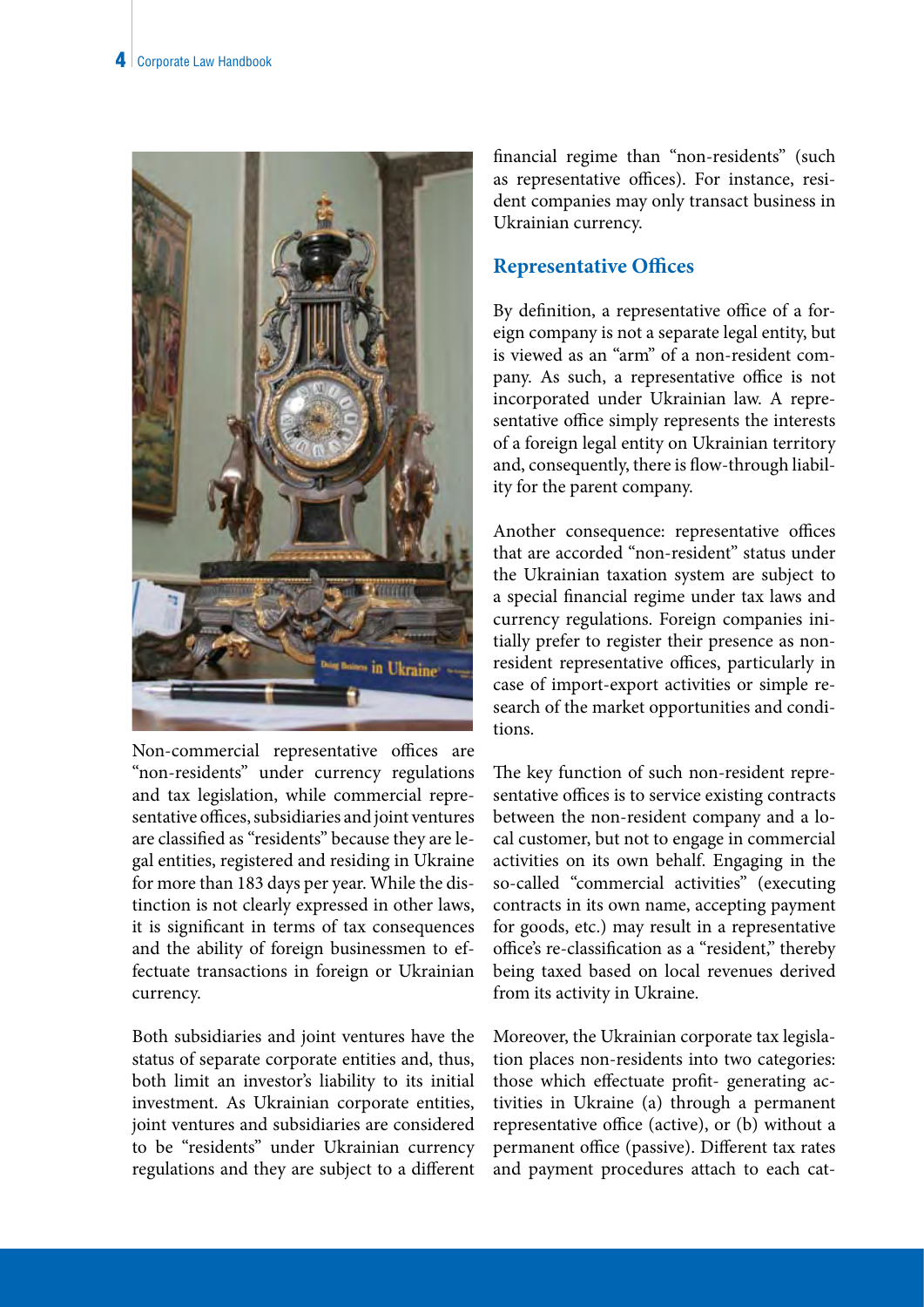egory. This significant distinction is aimed at closing the loophole by which non-resident representative offices circumvented currency regulations and paid lower (if any) taxes in Ukraine on activities typically performed by resident companies.

#### **Residents: Joint Stock and Limited Liability Companies**

Wholly-owned foreign subsidiaries and joint ventures usually take the form of either closed joint stock companies or limited liability companies, depending on the particular requirements of the project. Both structures are considered to be "residents" under the Ukrainian currency regulations and tax laws, and both have the corporate shield, limiting the liability of founders or shareholders to the value of their contributions to the company.

Several differences exist between the above companies. For example, in a limited liability company, the founders own equity in the company, expressed by a percentage of ownership (i.e., such a company does not issue shares of stock). The main difference between a limited liability company and a joint stock company, however, lies in the degree of structural complexity. Limited liability companies are relatively simplistic and accommodate the interests of minority owners. In sharp contrast, joint stock companies can be extraordinarily complex, particularly in cases of highly negotiated joint ventures with state-owned enterprises, and do not give minority shareholders very much protection.

The management structure of a stock company and that of a limited liability company is very similar with a few minor variations. The threepart structure is headed by the "general assembly of shareholders" (or in case of a limited liability company, "general assembly of participants") which represents the interests of the company owners. The next level, the "supervisory council" (a.k.a. the "board of directors") is optional in both structures; it is commonly employed in the stock company structure, but smaller companies tend to disregard it. The final level, the management board, performs the company's day-to-day functions.

In practice, simple joint ventures or 100% foreign-owned companies usually register in the form of a limited liability company. This company structure allows a relatively small

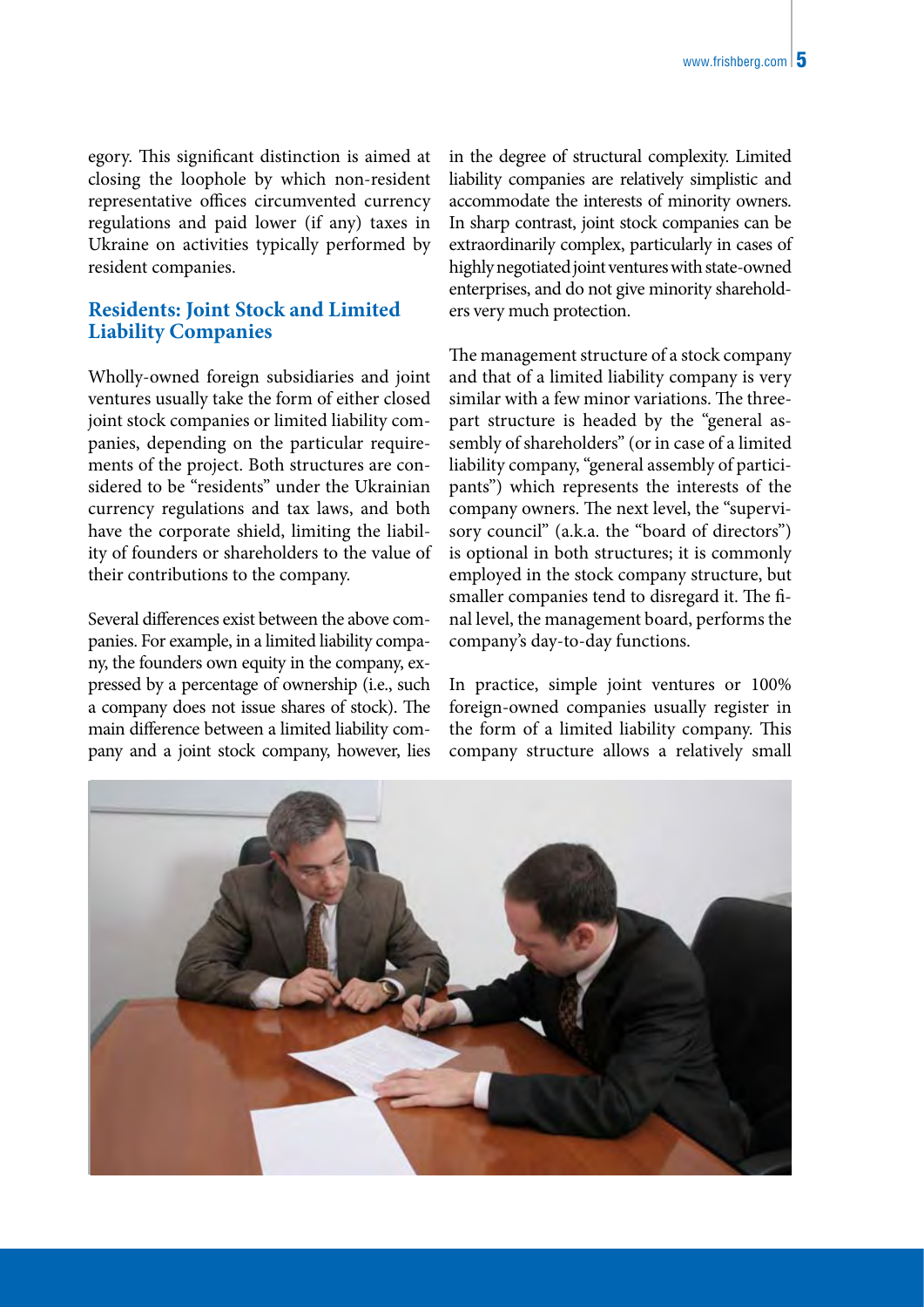

number of people to avoid a complex multilayered management structure composed of a general assembly, supervisory council and management organs and to avoid the registration of shares of stock. It is particularly attractive in cases of 100% foreign-owned companies because the charter (by-laws) can provide for one executive organ where the founder has complete and unequivocal control.

#### **Capitalization Requirements**

The Law "On Economic Associations" governs the formation of joint stock companies and limited liability companies, and contains no limitations on the size of share capital for joint stock companies, provided however that the company's authorized capital is divided into shares of stock of equal nominal value.

The minimum capitalization for registration of joint stock companies is 1,250 minimum monthly salaries, while for limited liability companies it is 100 minimum monthly salaries. As of January 1, 2007, one minimum monthly salary is equal to UAH 400 (from July 1, 2007 it will increase to UAH 420 and from December 1, 2007 to UAH 460). Note that increases of the minimum monthly salary are common; therefore, please verify this information before calculating authorized capital, fines, fees, etc. Contributions to the authorized capital of a company may be either in cash or in-kind.

Shareholders of stock companies and founders in limited liability companies must make initial pre-registration deposits towards their contributions prior to registration. According to the Law "On Economic Associations," 50% of a shareholder's contribution must be paid prior to registration if the shares are originally distributed amongst the founders of a joint stock company or a limited liability company. The remaining sum must be paid, in its entirety, no later than one year after registration of both types of companies.

#### **Company Registration**

On July 1, 2004, the Law of Ukraine No. 755- IV "On State Registration of Legal Entities and Physical Entities-Entrepreneurs," dated May 15, 2003 (hereinafter the "Law"), came into force. The Law was specifically tailored to correspond with the Civil and Economic Codes of Ukraine, which simultaneously came into effect on January 1, 2004. The discussion below focuses on the registration of legal entities.

State registration in Ukraine evidences the creation or liquidation of legal entities, as well as any other registration activities which require an entry into the Unified State Register of Legal Entities and Physical Entities-Entrepreneurs (the "Register"). The Register should be fully up and running in 2006, including a "one-window" registration point.

Registration is performed by a duly qualified state registrar. They are responsible for registering legal entities, reserving names of legal entities (a novelty in Ukraine), providing information to various state authorities from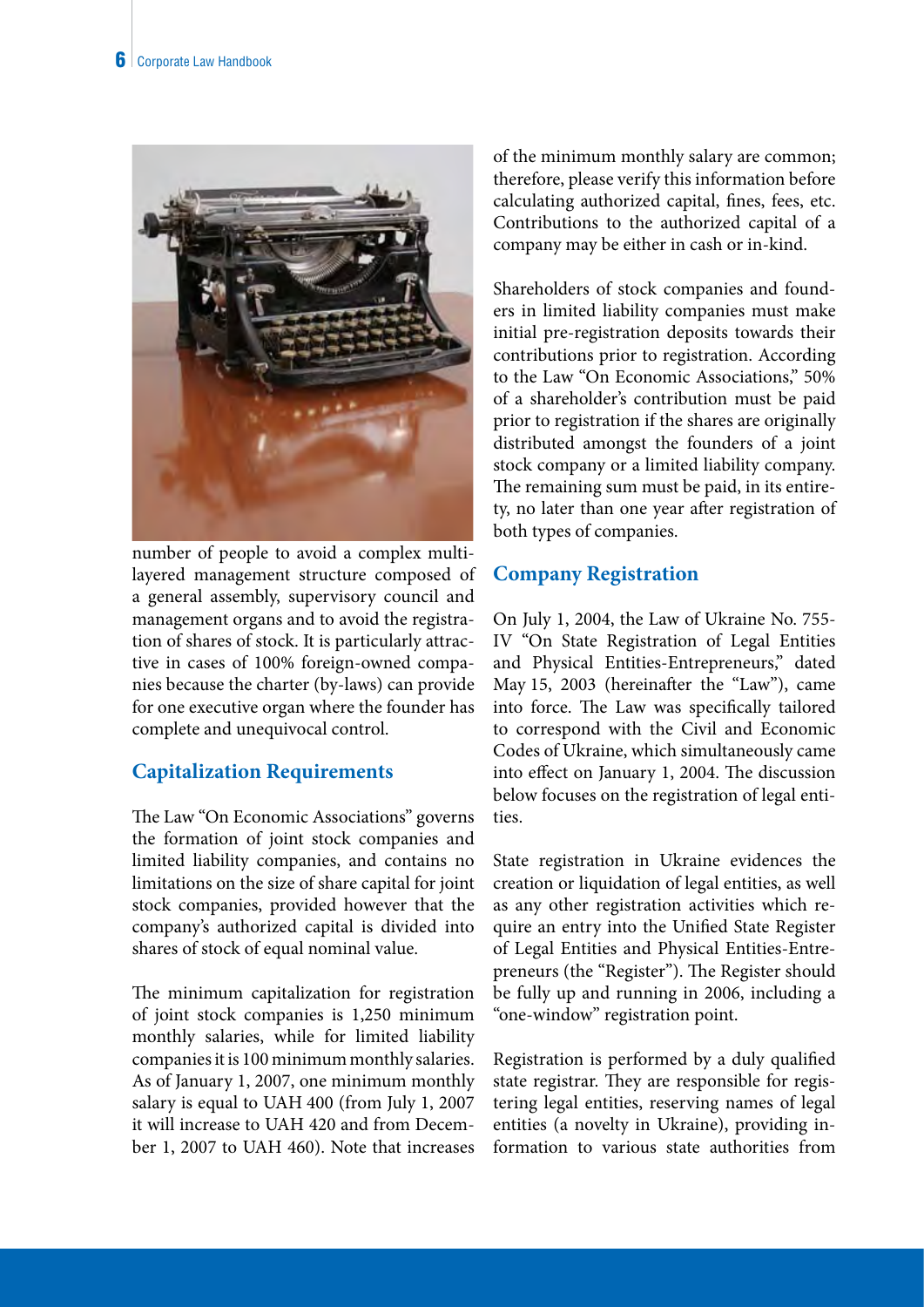registration cards, creating and storing registration cards, filling out and issuing certificates of registration and extracts from the Unified State Register, registering amendments in the founding documents of legal entities, registering terminations of activity.

#### **Document Preparation**

All documents to be submitted for any registration activity must be personally submitted or sent by registered mail and must be written in Ukrainian. Registration cards must be typewritten or handwritten in print and signed (in case of dispatch by registered mail, the applicant's signature must be notarized). All founding documents (charters, founding agreements, if applicable, regulations) must completely conform to the requirements of Ukrainian legislation.

Please note that documents, which are executed and issued in a foreign country, must be duly signed, notarized with a certification of the notary's signature by the authority in the

foreign country authorized to certify such signatures and, finally, legalized with the Ukrainian Consulate in the foreign country or certified by an Apostille, provided that the foreign country has recognized Ukraine as a member to the 1961 Hague Convention Abolishing the Requirement of Legalization for Foreign Public Documents.

After a legal entity or entrepreneur is entered into the Unified State Register, the relevant state registrar will create a registration file and assign it a registration number.

#### **Registration Process**

The registration of a legal entity usually entails submission of the following documents:

- a duly filled in registration card for carrying out the state registration of the company;
- a copy of the resolution of the founders or their authorized bodies on the creation of a legal entity;

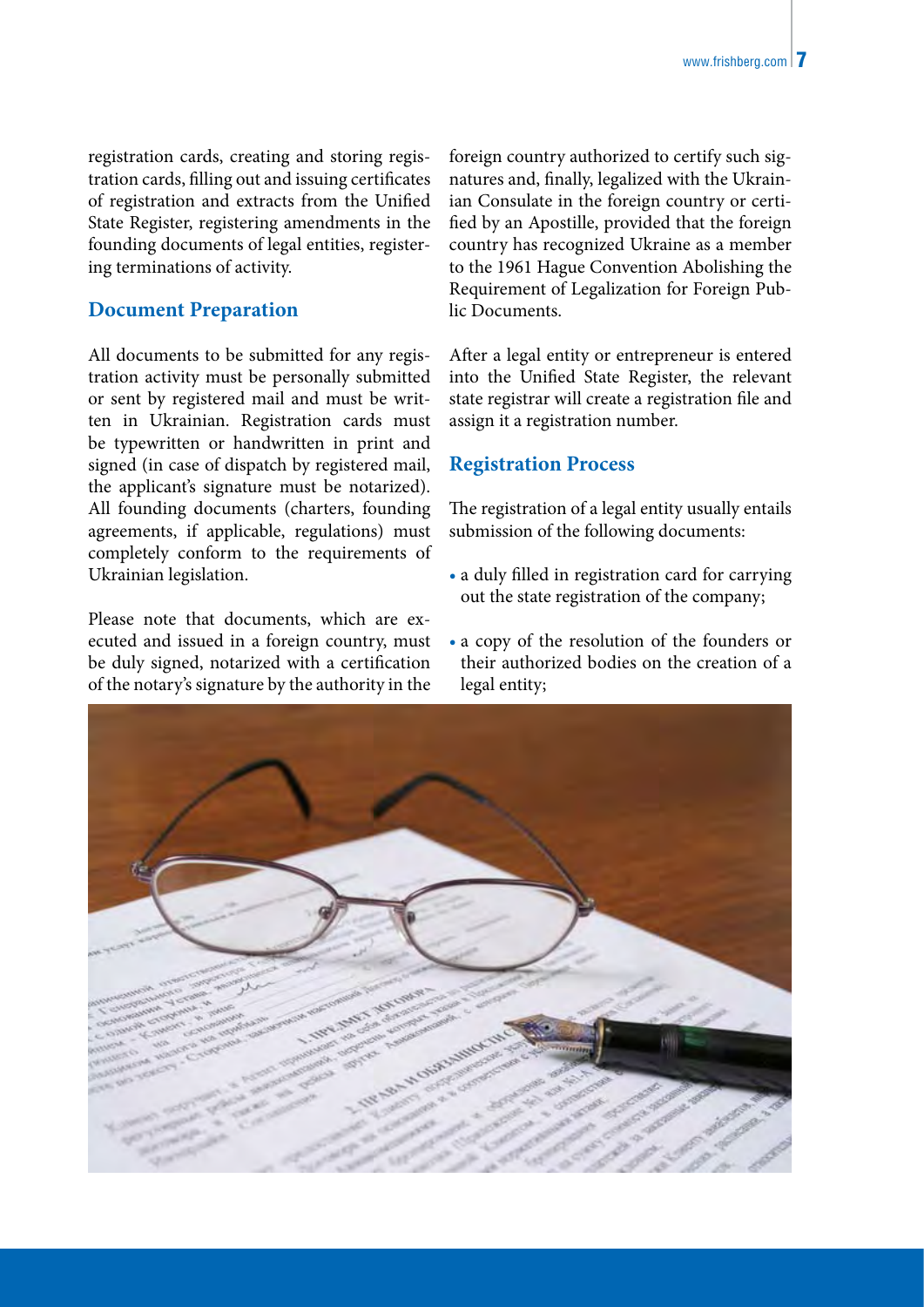

- two counterparts of the founding documents (according to the Civil and Economic Codes, the charter is the founding document of most types of companies, including joint stock companies, limited liability companies and enterprises);
- the document evidencing payment of the registration fee for the state registration of a legal entity; and
- for legal entities established by a foreign legal entity (foreign legal entities), a duly legalized (certified by Apostille) extract from the trade, banking or court register in such entity's (entities') country of location, which extract evidences registration in such country.

Again, we stress that if the above documents are issued in a foreign country, then such documents must be notarized, certified and affixed with an Apostille stamp in accordance with the 1961 Hague Convention (or legalized in the Ukrainian consulate in the country of origin) to use them officially in Ukraine. Importantly, "state registration" does not include mandatory registration with the social security funds, the Pension Fund of Ukraine, the Employment Center and the tax authorities.

In addition, the state registrar must provide to the statistics bodies, the state tax authorities, the Pension Fund of Ukraine and the social security funds (hereinafter "Registration Authorities") notice on the state registration of the company with an indication of the number and date of registration and all information in the company's registration card. This act alone will be the basis for the inclusion of the company into the registers of the aforementioned state authorities.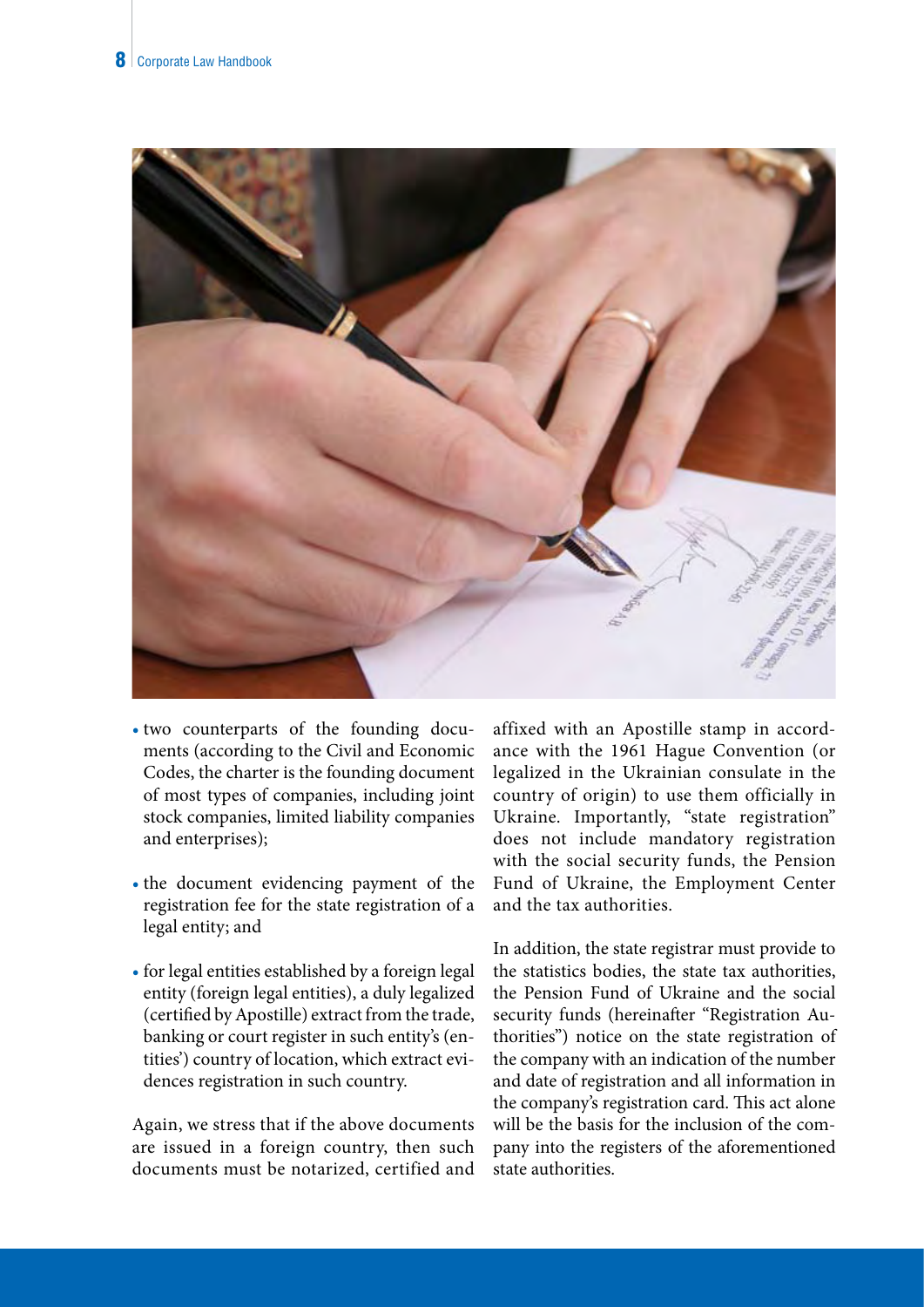Individuals, who carry out commercial activities including the manufacturing and sale of products, the rendering of services or the performance of certain jobs, must also register as entrepreneurs for tax purposes. As a brief overview, the state registration of entrepreneurs includes the submission of a duly executed registration card and a copy of the individual's certificate evidencing registration as a taxpayer and payer of other mandatory payments and the payment of the registration fee. Entrepreneurs are also entered into the Unified State Register and their information is publicly accessible with the exception of their tax identification codes.

#### **Company Liquidation**

While the legislation regarding liquidation has not changed significantly over the years, the procedure for the state registration of liquidations has changed as of July 1, 2004. The discussion below pertains only to the new Law "On State Registration of Legal Entities and Physical Entities-Entrepreneurs" and does not detail the liquidation procedure as contained in other legislation such as the Law "On Economic Associations."

According to the current legislation, the liquidation of a company can occur upon transfer of all of its rights and obligations as a result of its merger or by a decision of the founders (participants), by a court of law or by a state authority. A company is deemed liquidated from the date of the introduction of an entry on liquidation into the Unified State Register. An entry on liquidation will be introduced into the Unified State Register upon the submission to the state registrar of notarized copy of the decision of the company's founders (participants) to liquidate the company and the document evidencing payment for the publication of a notice on liquidation in the mass media.

Note that if the decision of the company's founders (participants) on liquidation is issued in a foreign country, then such decision must be duly notarized, certified and legalized with the Ukrainian consular office in such country or "apostillized" in accordance with the 1961 Hague Convention. In addition, if state consent is required for liquidation of the company, the document confirming such consent must be submitted.

Documents submitted for liquidation may be left without consideration if they were submitted to the improper place of registration, they do not meet the requirements of the Law or the full set

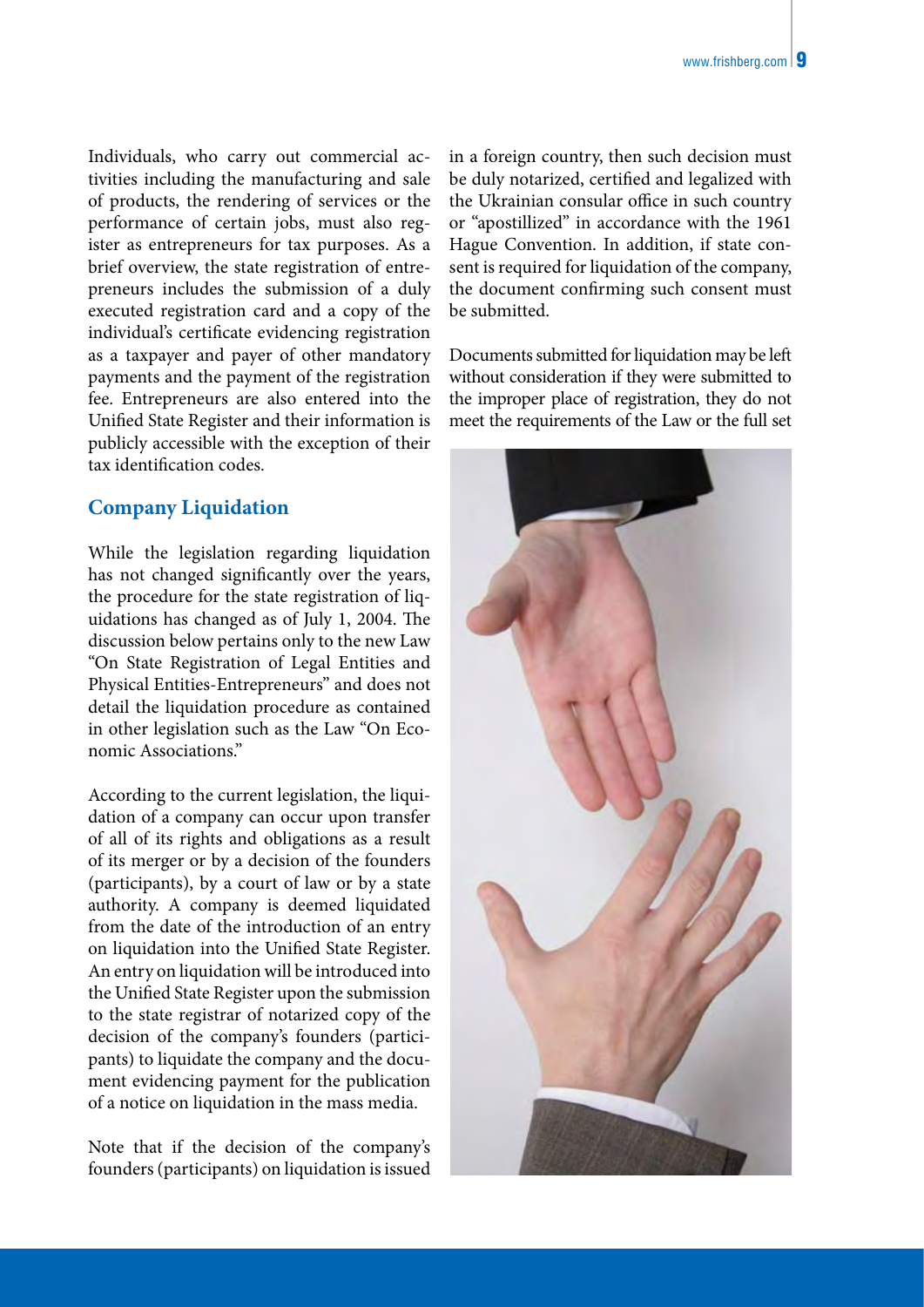of documents was not submitted. Once the documents are accepted, the founders (participants) of the company and the state registrar must agree upon the appointment of a liquidation commission and the procedure and term for liquidation within 2 days from the acceptance of the documents. If the applicant fails to agree upon a liquidation commission, the state registrar will simply appoint the chief executive or a founder (participant) of the company as the head of the liquidation commission within 3 days from receipt of the liquidation documents and send a corresponding notice to the relevant person.

If there are no grounds to refuse an application on liquidation, the state registrar must introduce an entry into the Unified State Register regarding the decision to liquidate the company and send notice to the other Registration Authorities. Once the corresponding entry is introduced into the Unified State Register, the company will be prohibited from registering amendments to its founding documents, registering amendments to the Unified State Register with respect to its separate subdivisions and registering as a founder of another company.

From the date of its appointment, the liquidation commission has the authority to transact all company business, settle with all debtors and creditors, sell off assets and, finally, prepare the company's final liquidation balance sheet. In order to register the liquidation of a company, after the completion of the liquidation commission's tasks, but no later than 2 months from the date of the official publication of the notice on liquidation, the head of the liquidation commission must submit to the state registrar the following documents:

- a duly executed registration card on the liquidation of the company;
- the certificate of state registration of the company;
- the original founding documents;
- the act of the liquidation commission with the liquidation balance, which was certified by decision of the founders (participants) or their authorized body;
- a certificate of the corresponding body of the state tax authorities on the removal of the company from the register as a taxpayer;
- a certificate of the corresponding body of the Pension Fund of Ukraine on the removal of the company from its register;
- a certificate of the corresponding social security bodies on the removal of the company from its register; and
- a certificate of the archive institution on the acceptance of documents, which are subject to long-term keeping pursuant to law.

In certain cases, the law requires the submission of a conclusion of an auditor regarding the authenticity and completeness of the liquidation balance. The state registrar will refuse to consider liquidation documents if the liquidation balance was not confirmed by an auditor (if applicable), the full set of documents was not submitted. If the documents comply with the requirements, the state registrar will introduce a corresponding entry into the Unified State Register within 3 days and the date of such entry will be deemed the date of the state registration of the company's liquidation. Finally, the state registrar will send one counterpart of the company's founding documents and certificate of state registration to the head of the liquidation commission with a special note indicating the state registration of the company's liquidation. An original counterpart of the company's founding documents with such special note will remain in the company's registration file as well.

The above-mentioned procedure describes the general procedure of voluntary liquidation pursuant to the decision of a company's founders (participants). The procedure and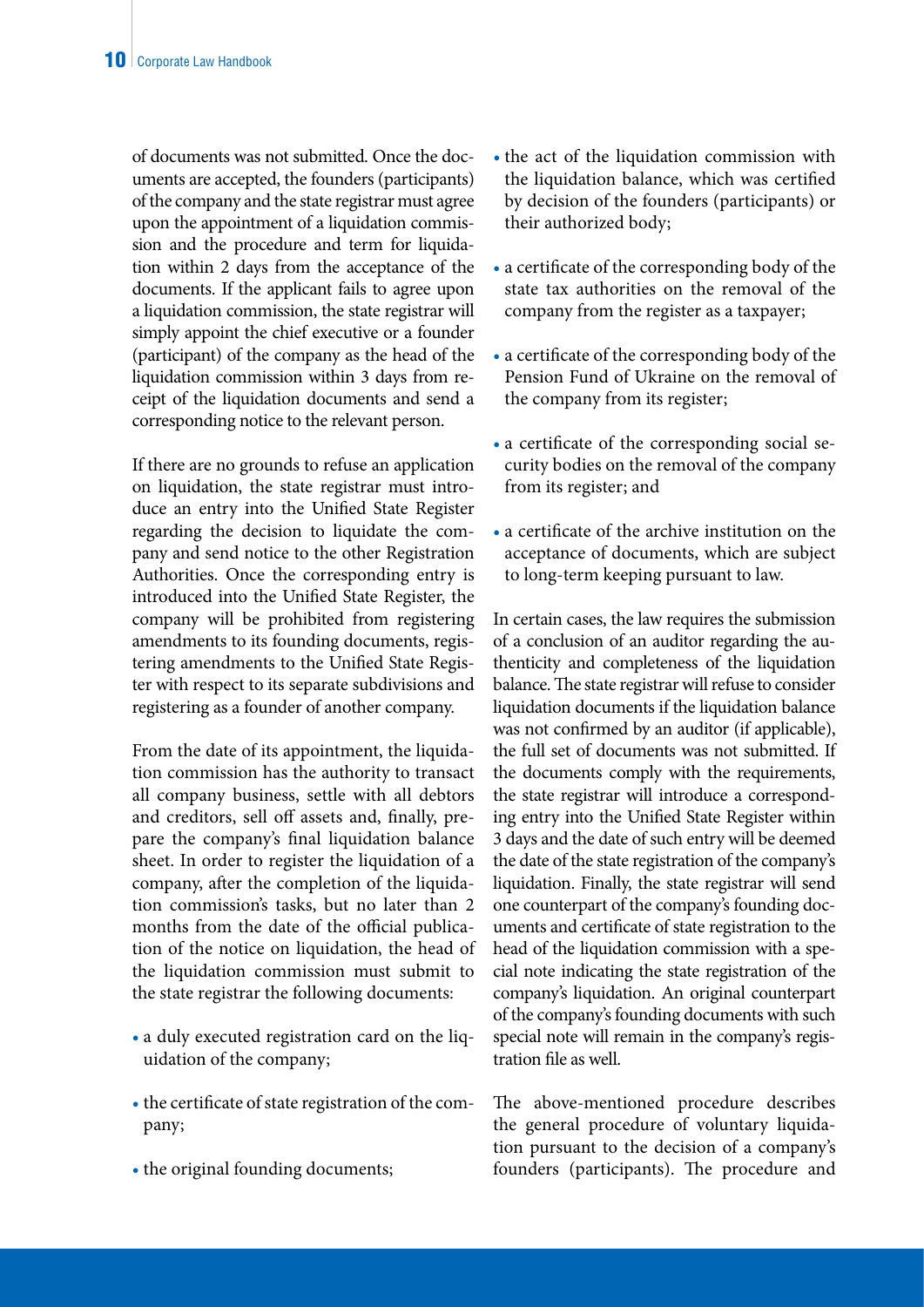documentation requirements slightly differ in case of liquidation as a result of a merger, split up or reorganization and pursuant to a court decision (including bankruptcy). For example, in case of a merger, split up or reorganization, the following documents must be submitted:

- a duly executed registration card;
- the certificate of state registration of the company;
- the original founding documents;
- a notarized copy of the transfer act, if the liquidation is carried out as a result of a merger or transformation (reorganization), or a notarized copy of the separated (split) balance, if liquidation is carried out as a result of a split up (this document may require an auditor's conclusion as to authenticity and completeness and must be certified and notarized);
- a certificate of the archive institution on the acceptance of documents, which are subject to long-term keeping in accordance with the law;
- the document on consent to the plan of reorganization with the relevant tax authority;
- a certificate of the corresponding tax authority on the removal of the company from the register as a taxpayer;
- a certificate of the corresponding body of the Pension Fund of Ukraine on the removal of the company from its register; and
- a certificate of the corresponding social security bodies on the removal of the company from its register.

No later than the next working day from the date of the introduction of an entry on the state registration of the liquidation of a company, the state registrar must send notice to the other Registration Authorities with an indication of the number and date of liquidation as entered into the Unified State Register and the relevant information from the registration card. This notice will serve as grounds for the removal of the company from the above authorities' registers.

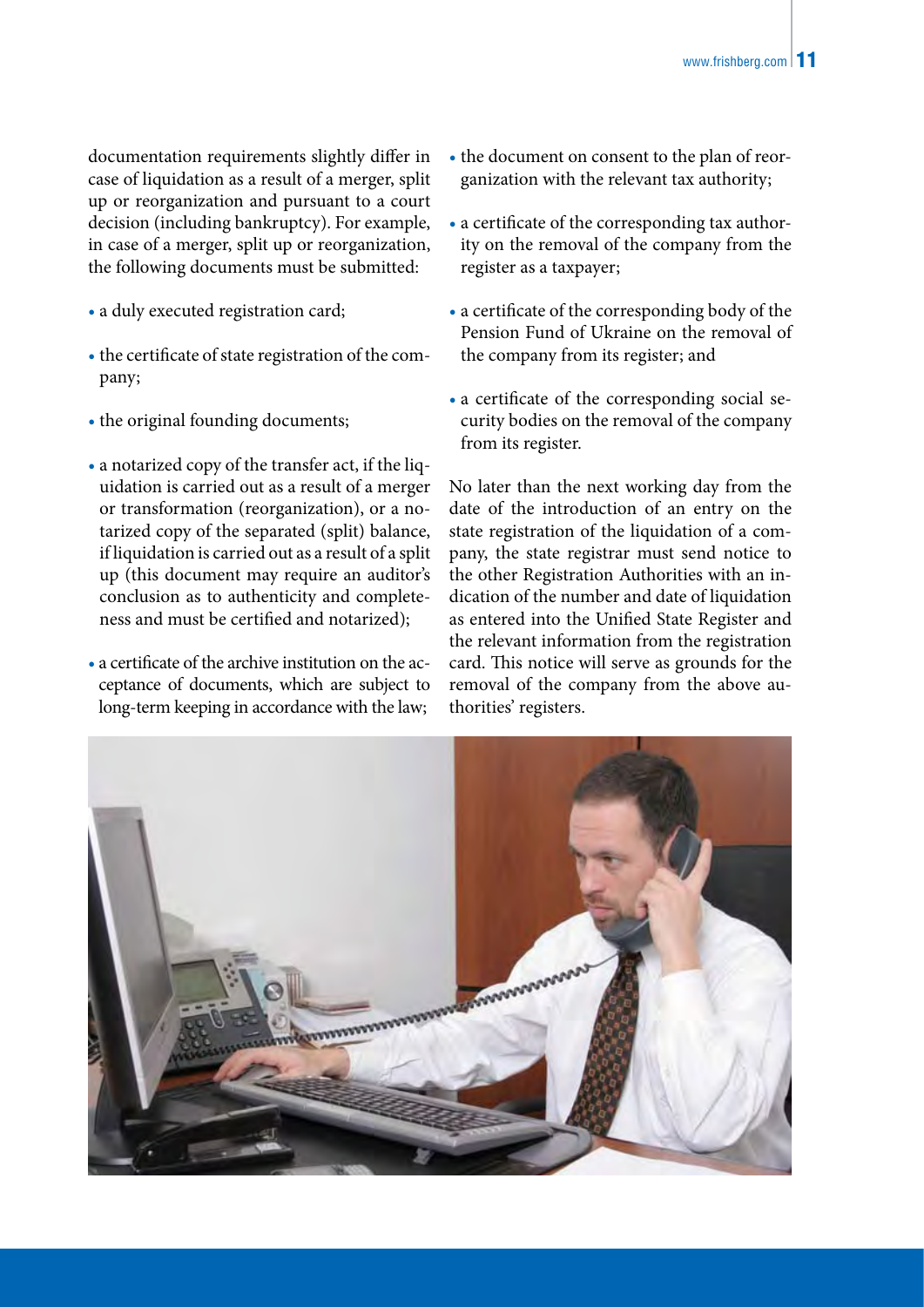# Shareholder Rights

#### **Introduction**

The rights of shareholders have been<br>prescribed in the Law "On Economic<br>Associations" since its inception in<br>1991. Although the Law is quite clear in deprescribed in the Law "On Economic Associations" since its inception in termining the various rights of shareholders according to their shareholding percentages, in practice no shareholder was safe from share dilution as a result of the scandalous actions of the management bodies and the vagueness of Ukrainian legislation regarding the issuance of additional shares. In the past, for instance, the management of a Ukrainian company would routinely offer additional shares to outsiders without offering them to the existing shareholders thereby diluting the shares of its shareholders without their consent.

As a result, one of the vital issues for most foreign investors, interested in purchasing shares in Ukrainian open joint stock companies, is the extent of rights one acquires along with the company stock. Review of shareholders' rights in a Ukrainian publicly-traded company requires a review of the Law "On Economic Associations," and State Commission for Securities and the Stock Market of Ukraine's Decision No. 158 on "Regulations on the Procedure for Increasing (Decreasing) the Size of the Authorized Capital of a Joint Stock Company." While minority shareholder rights are still underdeveloped in Ukraine, the Law of Ukraine "On Economic Associations" provides certain minimum protection for shareholders depending on the amount of stock they hold.

#### **A. General Rights of a Company's Shareholders**

Generally, the rights of all shareholders in a Ukrainian company may be realized from the moment changes to the register of owners of

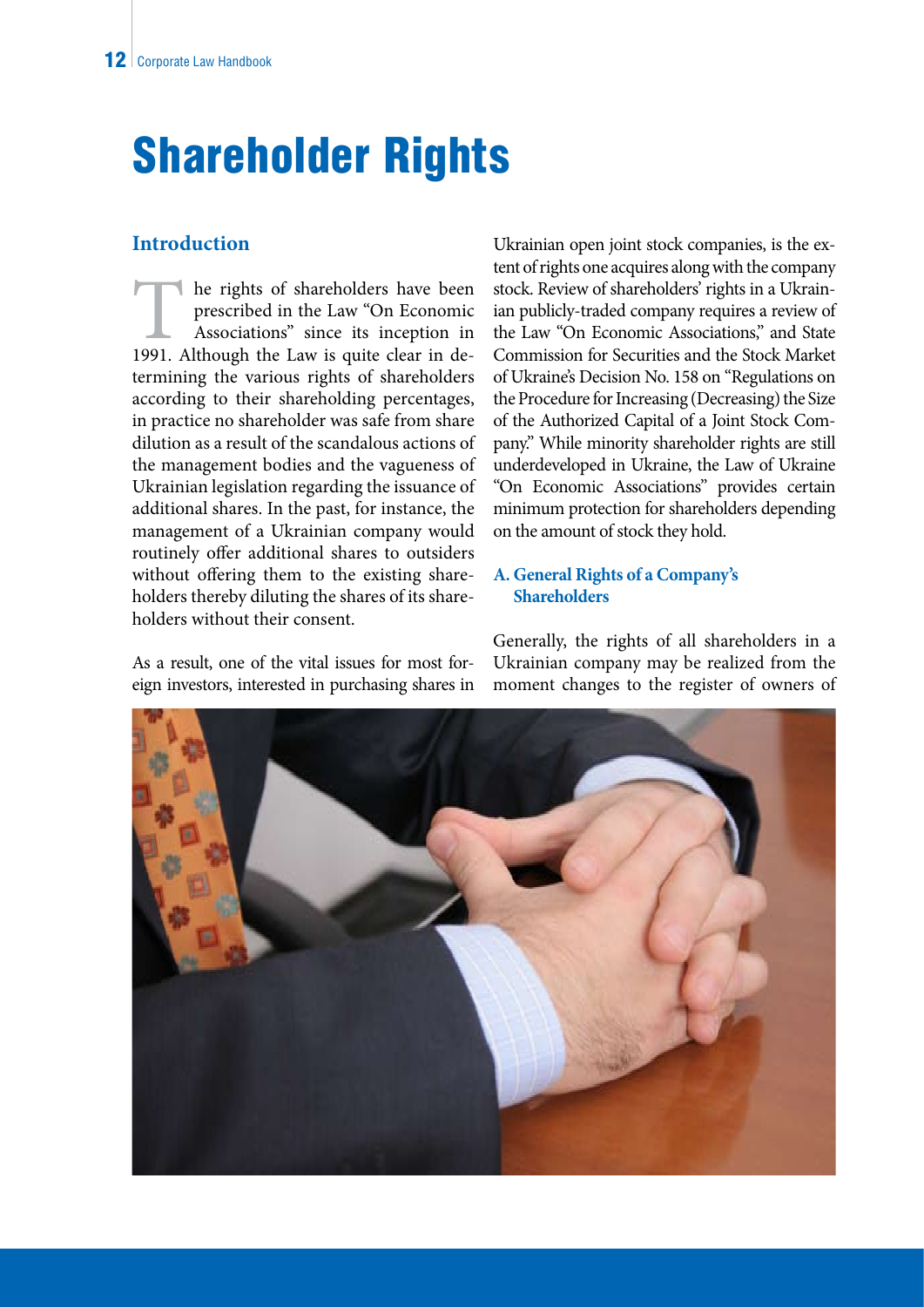

registered securities are officially introduced. In accordance with the Law "On Economic Associations" and the company charter that sets forth certain legal provisions etched in stone, a company's shareholders have the following general rights:

- •to participate in the management of the company's affairs in the manner set forth in the company charter;
- •to participate in the distribution of the company's profits and receive a share thereof (dividends) proportionate to the amount of shares belonging to each shareholder;
- •to receive information on the activities of the company. Upon the demand of a shareholder (including annual balance sheets, the reports of the company concerning its activities, the minutes of any meetings and other information);
- •in case of liquidation, to receive a portion of the company's property proportionate to the amount of shares held by each shareholder;
- •to withdraw from the company as a shareholder by alienating its shares of stock;
- •to exercise the right of first refusal to acquire additionally issued company stock;
- •to submit proposals concerning the agenda of the general assembly of shareholders no later than 30 days before its convening; and
- •to familiarize themselves with the documents concerning the agenda of the general assembly before convocation of the general assembly of the company.

The management of the company is responsible for including shareholders' proposals into the agenda. Proposals of shareholders, which own more than 10% of the votes at the general assembly, are mandatory for inclusion into the agenda of the general assembly of the company. All shareholders must be notified regarding decisions on changes to the agenda no later than 10 days before convening the general assembly pursuant to the procedure contained in the company charter.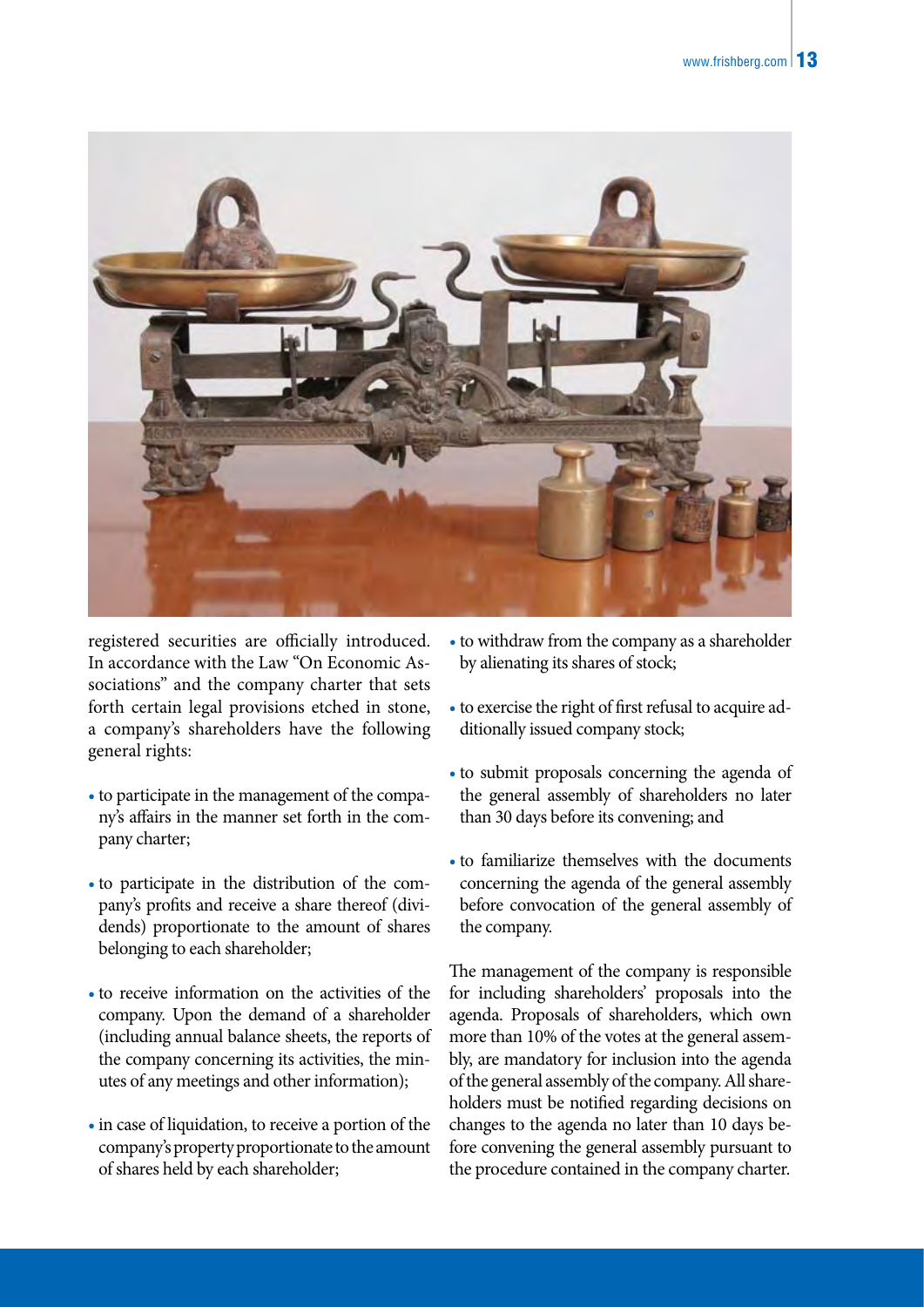Importantly, the general assembly of shareholders does not have the right to render decisions on issues that are not included into the agenda of the general assembly. Therefore, shareholders are protected from having to spontaneously decide issues without having the possibility to familiarize themselves, thereby avoiding any misinformed decisions.

#### **B. General Obligations of a Company's Shareholders**

Notably, along with the general rights of shareholders, the following obligations exist:

- to observe the company charter and fulfill all decisions of the general assembly of shareholders and other authorized bodies of the company;
- to fulfill all obligations as a shareholder before the company, including effectuating shareholder contributions, as well as paying for shares in the amount and according to the procedure provided by the foundation documents (in cases when a shareholder ac-

quires additionally issued shares of a company); and

• to refrain from disclosing commercial secrets and confidential information on the company's activities.

#### **C. Specific Rights of Shareholders Owning More Than 10% of a Company's Shares**

In addition to the general rights described in Section A above, shareholders with more than 10% of the company stock have the following additional rights:

- to demand convocation of an extraordinary session of the general assembly of shareholders at any time and for any reason;
- to submit proposals for the agenda of an impending general assembly of shareholders;
- to appoint a representative (proxy) to monitor the registration of shareholders participating in the general assembly of the company; and

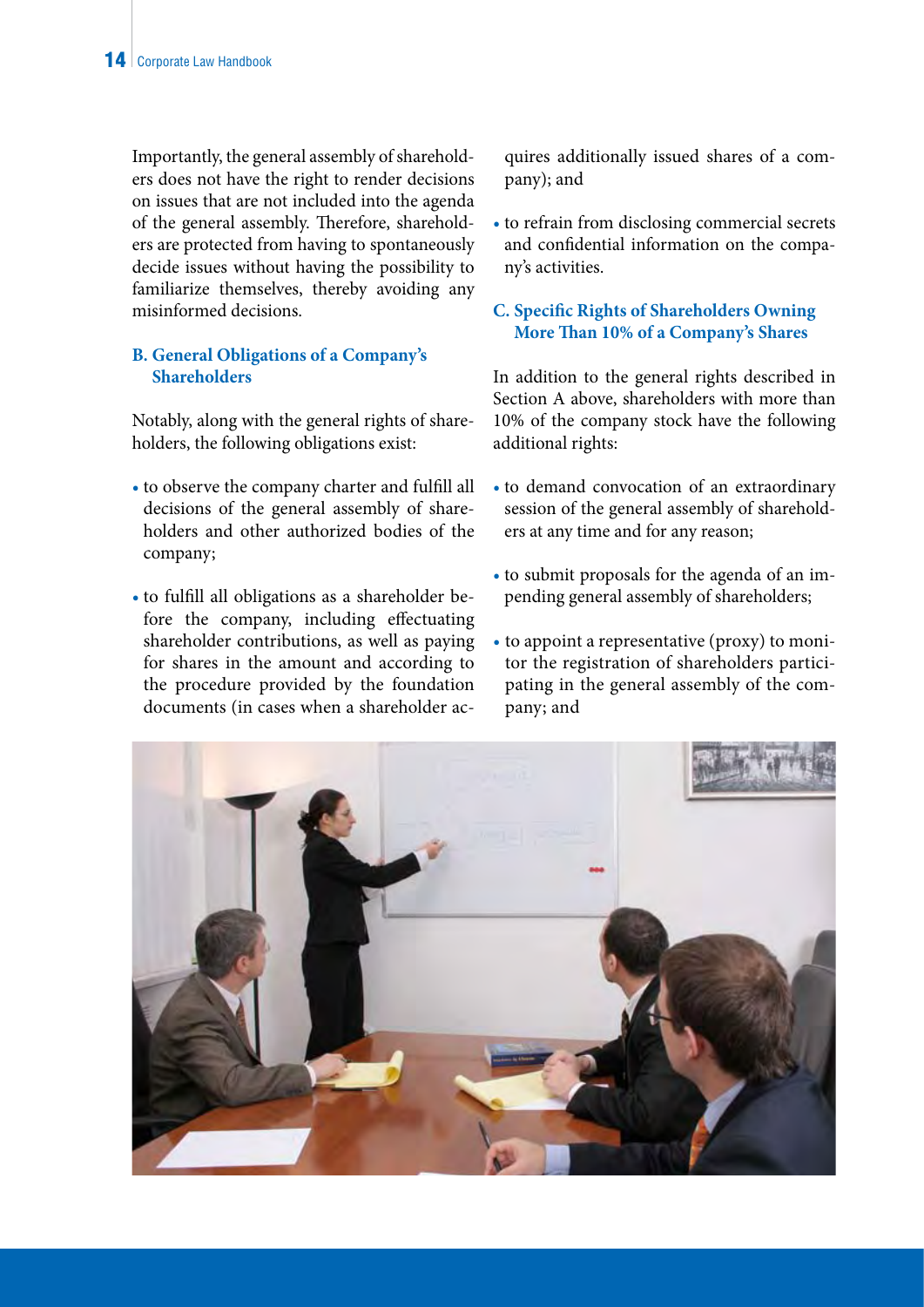

• to demand that the Audit Commission of the company carry out an audit of the financialeconomic activities of the company's management body.

#### **D. Specific Rights of Shareholders Owning More Than 25% of a Company's Shares**

In addition to the general rights of shareholders described in Section A, shareholders, who own more than 25% of a company's shares, have the following additional rights:

1) to block decisions by the company's general assembly of shareholders regarding the following issues:

a) to introduce amendments to the company charter. In this case, a shareholder owning more than 25% of the issuer's shares can block a decision to increase or decrease the company's authorized capital, which requires an amendment to the company's charter. This gives the  $25\% + 1$ shareholder the ability to prevent dilution of its shares. In contrast, a shareholder owning less than 25% of a company's shares does not have the ability to block a decision on the increase/ decrease of the issuer's capital and therefore may face repeated attempts by the remaining shareholders to increase the company's capital. As a result, if a shareholder owning less than 25% of the company's shares does not exercise its right of first refusal to buy additional shares

in proportion to its shareholding interest, its vote will be accordingly diluted.

b) adoption of a resolution on the termination of the activity of the company; and

c) establishment and termination of the activity of subsidiary enterprises, branches and representative offices of the company.

#### **E. Specific Rights of Shareholders Owning More Than 50% of a Company's Shares (50% + 1 and 75% + 1 Shareholding)**

A 50% + 1 shareholding in a Ukrainian joint stock company grants such shareholder the possibility to accept and influence all issues set forth by law and in the company charter that can be decided by a simple majority. These issues include determining the principal objectives of the company, electing and recalling members of the management and audit commission, approving the annual results of the company's activities, approving the company's rules, procedures and organizational structure, approving material contracts entered into by the company, among others.

Perhaps the greatest advantage for 50% + 1 shareholders is the possibility to appoint the General Director or management board of the company, which handles the day-to-day operations of the company. This advantage provides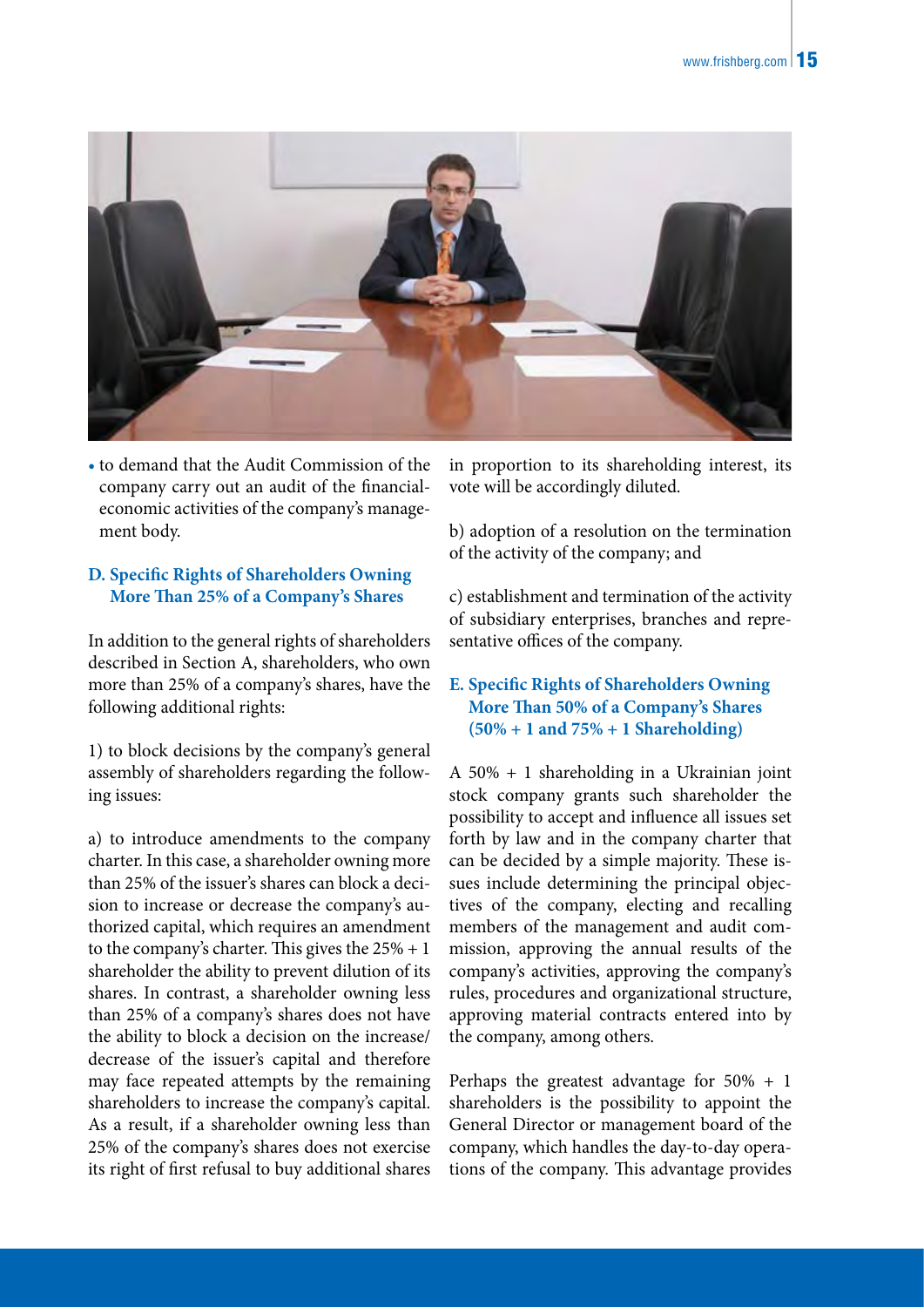such shareholders with the ability to tactically control the financial activities of the company. However, the general assembly of shareholders retains the ability to strategically control the financial activities of the company.

A 75% + 1 or higher shareholding in a Ukrainian open joint stock company gives a shareholder the widest range of control over such company. Specifically, such a shareholder is armed with all of the above-discussed rights plus the absolute power to block or accept all decisions of the company, including those decisions which require a qualified majority of votes. These "qualified majority" issues include approving amendments to the company charter, adopting resolutions on the termination of the company's activity and the establishment and termination of subsidiaries, branches and representative offices of the company.

Moreover, a 75% + 1 shareholder alone can meet or defeat the 60% quorum requirement for convening the general assembly of shareholders. Thus, by not showing up at a general shareholder meeting, the qualified majority shareholder can invalidate such meeting. Even in the event that shareholders holding more than 10% of the votes convene an extraordinary general assembly via the management, the 75% + 1 shareholder can defeat any issues raised by simply casting his/her vote against such issues.

The ability to block virtually all decisions can be particularly advantageous at various stages for issues which require a qualified majority. In particular, the qualified majority shareholder can use its power as leverage against all other shareholders with respect to the additional issuance of shares. For example, the 75% + 1 shareholder can agree to vote for an increase of the company's authorized capital via the additional issuance of shares at the general assembly of shareholders only if certain conditions are met. Thus, if the qualified majority shareholder's conditions are not met to its satisfaction, such shareholder can simply block the vote to increase the company's authorized capital (which requires a 3/4 majority vote), thereby rendering the additional issuance impossible.

#### **Minority Shareholder Protection**

Pursuant to the Regulations, all shareholders in a joint stock company have an equal right of first refusal to acquire additionally issued shares in proportion to their share in the authorized capital on the date of the decision to make the

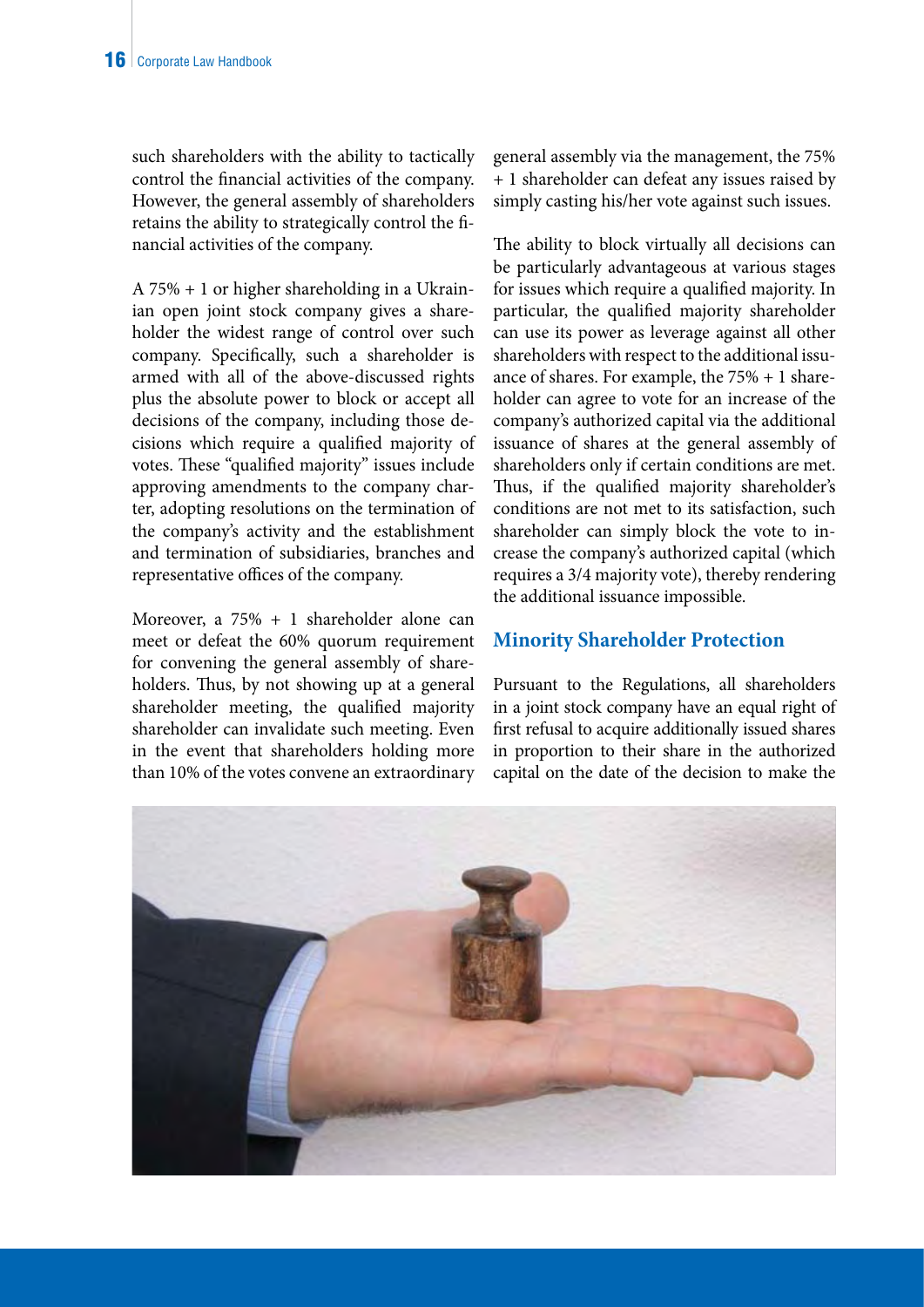additional issuance. If a subscription is to be carried out for the additionally issued shares, then the open joint stock company is prohibited from providing different terms and conditions for the right of first refusal of one investor than for other investors (except in cases when shareholders exercise their rights of first refusal).

A subscription for additionally issued shares must be carried out in two stages. In the first stage, the shareholders exercise their rights of first refusal in proportion to their existing shareholding. In the second stage, third party investors and existing shareholders may exercise their right to purchase additionally issued shares. At this point, the existing shareholders may purchase shares exceeding the amount of shares for which they exercised their right of first refusal in the first stage. Importantly, the existing shareholders have the right of first refusal over incoming investors to purchase the remaining shares. This second-stage right of first refusal gives the existing shareholders the power to exclude new shareholders from entering the company.

Procedurally, the term for holding the first stage of the subscription may not be less than 15 calendar days. The second stage of the subscription will begin after the completion of the first stage. On the day following the completion of the first stage, shareholders and other investors may demand information concerning the quantity of shares, which were subscribed for in the first stage.

Any shareholder, who wishes to exercise his/ her right of first refusal for additionally issued shares, must file an application to acquire the shares and pay for such stock in accordance with the terms and conditions of the issuance. Upon the exercise of a right of first refusal, the open joint stock company cannot restrict the use of cash by a shareholder as payment for the shares. Any applications received from thirdparty investors (i.e., non-shareholders) will not be considered before the commencement of the second stage of the share subscription.

In describing shareholders' rights of first refusal, the Regulations set forth a mechanism which protects shareholders from dilution of their shares by prohibiting companies from selling shares to investors without offering shareholders an option to purchase the additionally issued shares first. Further, the Regulations also prevent open joint stock companies from selling additionally issued shares at steep discounts, thereby decreasing the value of existing shares.

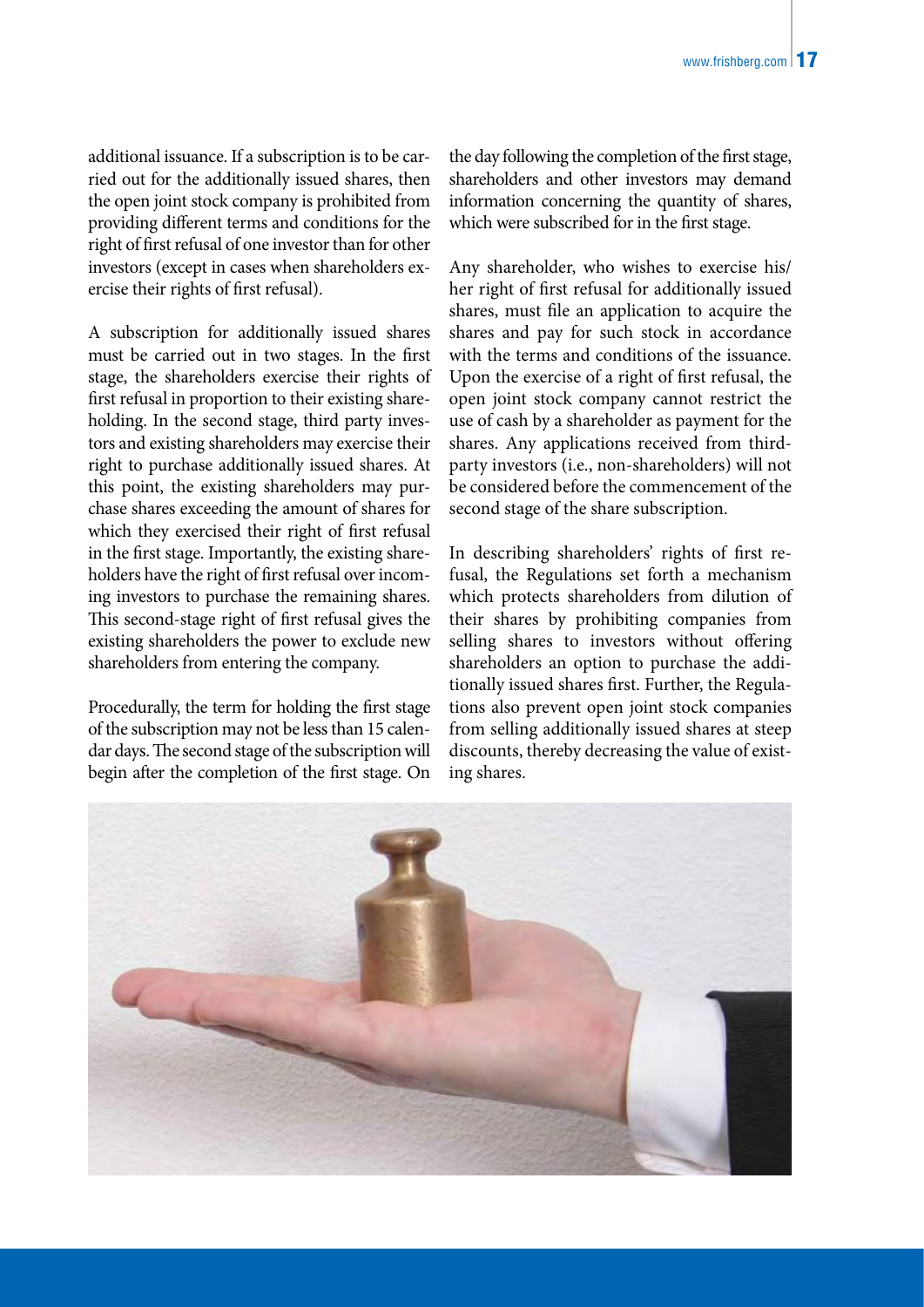### **Taxation**



krainian general tax principles are established by the Law "On the Taxation System of Ukraine," which classifies all taxes either as national or local. established by the Law "On the Taxation System of Ukraine," which National taxes include Corporate Income Tax, Value Added Tax, Personal Income Tax, Customs Duties, and Excise Taxes account for the largest portion of budget revenues. Local authorities may also collect revenue from a number of taxes, such as advertisement tax, community development tax, hotel tax, parking tax, recreation tax, among others.

The Ukrainian system of taxation contains the following principle taxes and/or mandatory payments:

• Corporate Income Tax;

- Value Added Tax;
- Personal Income Tax;
- Customs Duties;
- Pension Fund and Social Security Fund Contributions;
- Excise Duties;
- State Duties;
- Land Tax;
- Vehicle Owners Tax;
- Payments for Licenses/Patents.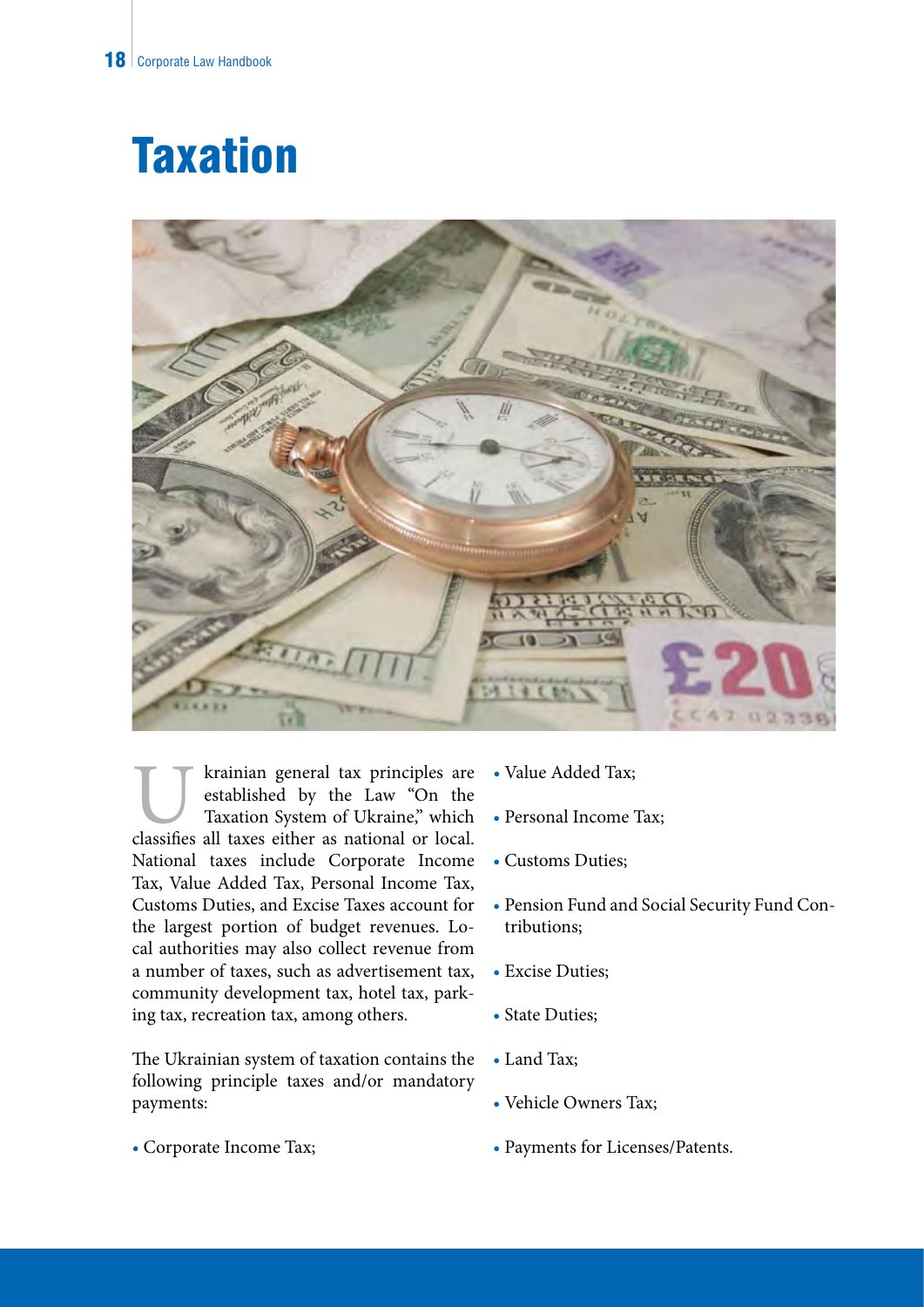Below we summarize only the corporate income tax and value added tax laws.

#### **Corporate Income Tax (Cit)**

#### **1. Tax Jurisdiction**

Legal entities incorporated and operating under the legislation of Ukraine are normally treated as tax residents and are taxable on their worldwide income. Legal entities incorporated abroad and operating under the laws of another country are normally treated as foreign tax residents (non-resident) and are taxable on two sources of income:

- Business income received from carrying out trade or business in Ukraine; and
- Other non-business income received from Ukrainian sources.

According to the Law of Ukraine No. 334/94 "On Taxation of Profits of Enterprises," dated December 28, 1994 (hereinafter the "Profit Tax Law"), the tax on companies is known as corporate income tax. Currently, this tax is generally calculated at a flat rate of 25% as of January 1, 2004. Special tax rules may apply to certain companies, such as insurance companies.

#### **2. Taxation of Resident Entities**

#### *(1) Tax Accounting Rules*

Under domestic tax accounting rules, tax items (including gross income and gross expenses) are normally recognized on the basis of the cashor-accrual method (e.g. first event rule). Under this method, income is recognized within the reporting period upon the occurrence of one of the following events, whichever occurs earlier:

- the date of the transfer of funds from the purchaser (customer) to the bank account of the taxpayer as payment for goods sold or services (works) rendered or, in case of payment in cash, the date of receipt of cash as payment for such goods, works or services; or
- the date of the unloading of the goods sold or, for works or services, the date of the fac-

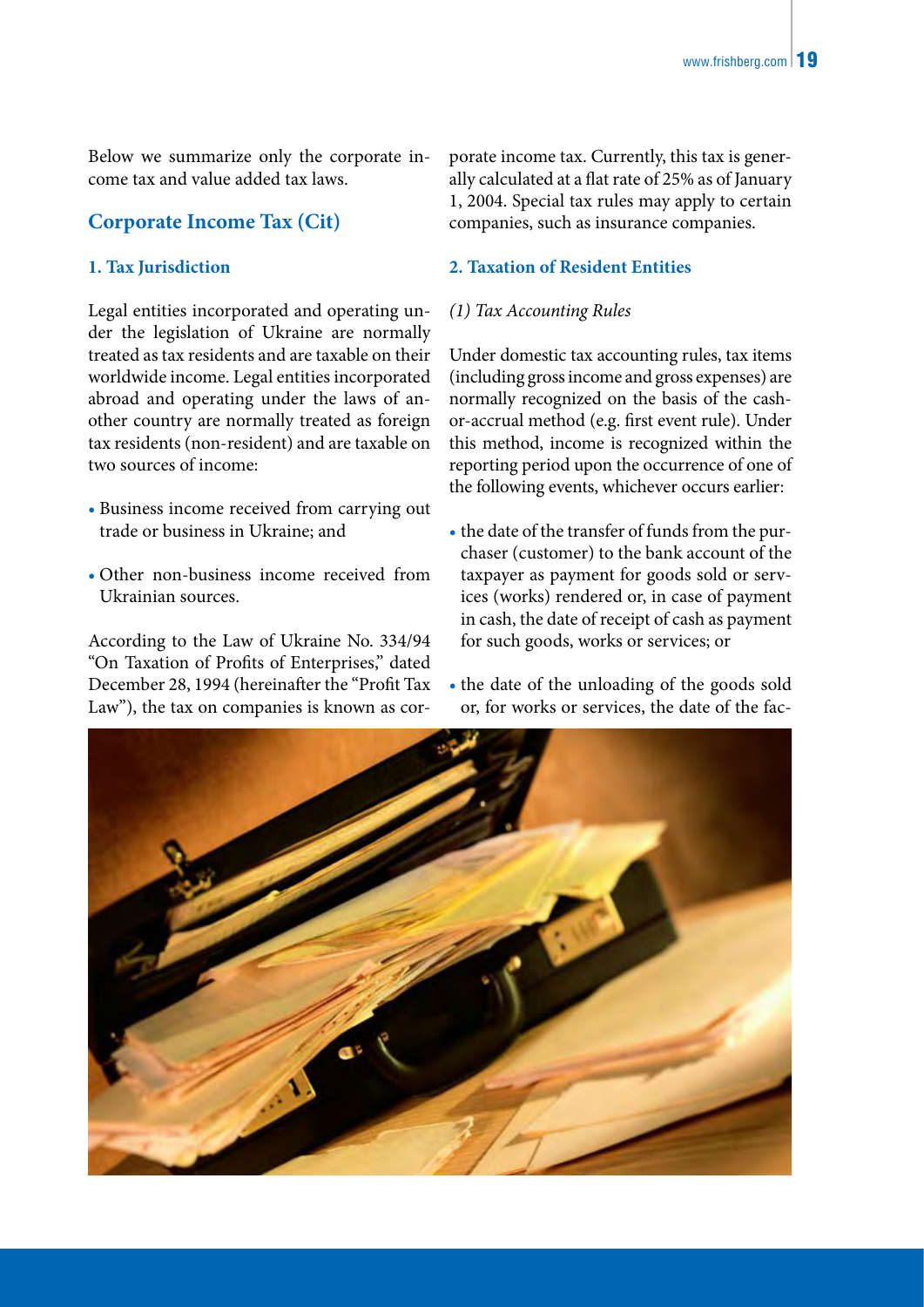tual provision of the results of the works or services by the taxpayer.

Expenses are recognized upon the occurrence of the one of the following events, whichever occurs earlier:

• the date of the write-off of goods from the bank account of the taxpayer as payment for goods, works or services and, in case of payment in cash, the date of the withdrawal of cash from the cash register or cash reserves of the taxpayer; or



• the date of the receipt of goods by the taxpayer or, for works and services, the date of the factual receipt of the results of such works or services.

The tax year corresponds to the calendar year. Taxpayers must submit tax returns for a calendar quarter, half year, three quarters, calendar year and make quarterly tax payments. Quarterly tax returns must be submitted within 40 days following the last calendar day of each calendar quarter, half year and three quarters and the fourth (i.e., last) quarter. There is no additional annual tax return.

#### *(2) Taxable Income*

Resident entities are taxable on their worldwide income received or accrued within a reporting period. The amount of taxable income is determined by subtracting allowable deductible expenses and capital allowance from gross income.

#### *(3) Gross Income*

Gross income is defined as any income from domestic or foreign sources received or accrued by the taxpayer from any activity. Such income may be in monetary, tangible or intangible form. The following items are specifically included in gross income:

- Overall income from the sale or exchange of goods, works or services, including securities (except with respect to their initial issuance or final extinguishment);
- Income from banking, insurance and other operations involving the provision of financial services, currency sales, securities and debt instrument sales;
- Property and services received free of charge;
- Income from joint activity and in the form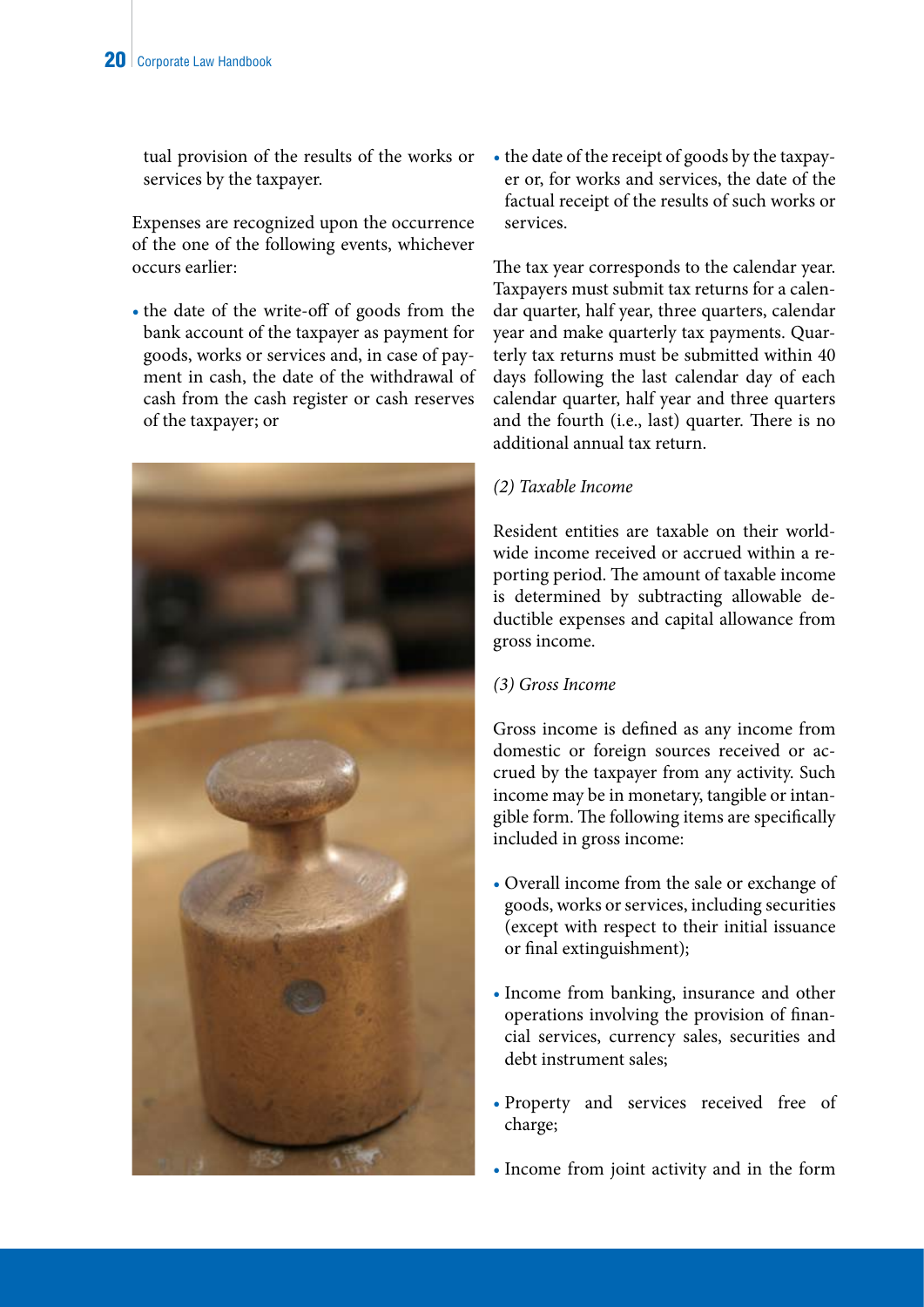of dividends from non-resident companies, unlike dividends received from resident companies, as well as interest, royalties, debt instruments and income from leasing operations (lease),

The following items are specifically excluded from gross income:

- Amounts of VAT received (accrued) by the taxpayer on top of the cost of goods/services, except in cases when the taxpayer is not a payer of VAT;
- Income received from joint activity on the territory of Ukraine without the creation of a legal entity, including dividends received from resident companies, unlike dividends received from non-resident companies, which dividends are taxed according to a special procedure;
- Monetary or in-kind contribution of capital to an entity or partnership in exchange for an equity interest therein, irrespective of whether the investor acquires a controlling interest following such contribution.

#### *(4) Deductible Expenses*

Any current business-related expenses are deductible unless such deduction is restricted or disallowed by the Profit Tax Law. The following items are specifically included as deductible expenses:

- Compensation for goods or services to be used by a taxpayer in its business;
- Any current expense in connection with starting-up, managing and carrying out of business;
- Capital asset improvement costs of up to 10 percent of the total book value of all capital assets at the beginning of the reporting year. Excess costs are capitalized.



Deductions of certain expense items is specifically prohibited, including penalties and fees paid, dividend payments, corporate and personal income tax payments, as well as VAT amounts included in the price of purchased goods (services) and amusement, entertainment, or recreational expenses. Of course, this restriction does not apply to expenses incurred by the taxpayer whose main business activity is furnishing amusement, entertainment, or recreation.

*3. Corporate-Shareholder Taxation*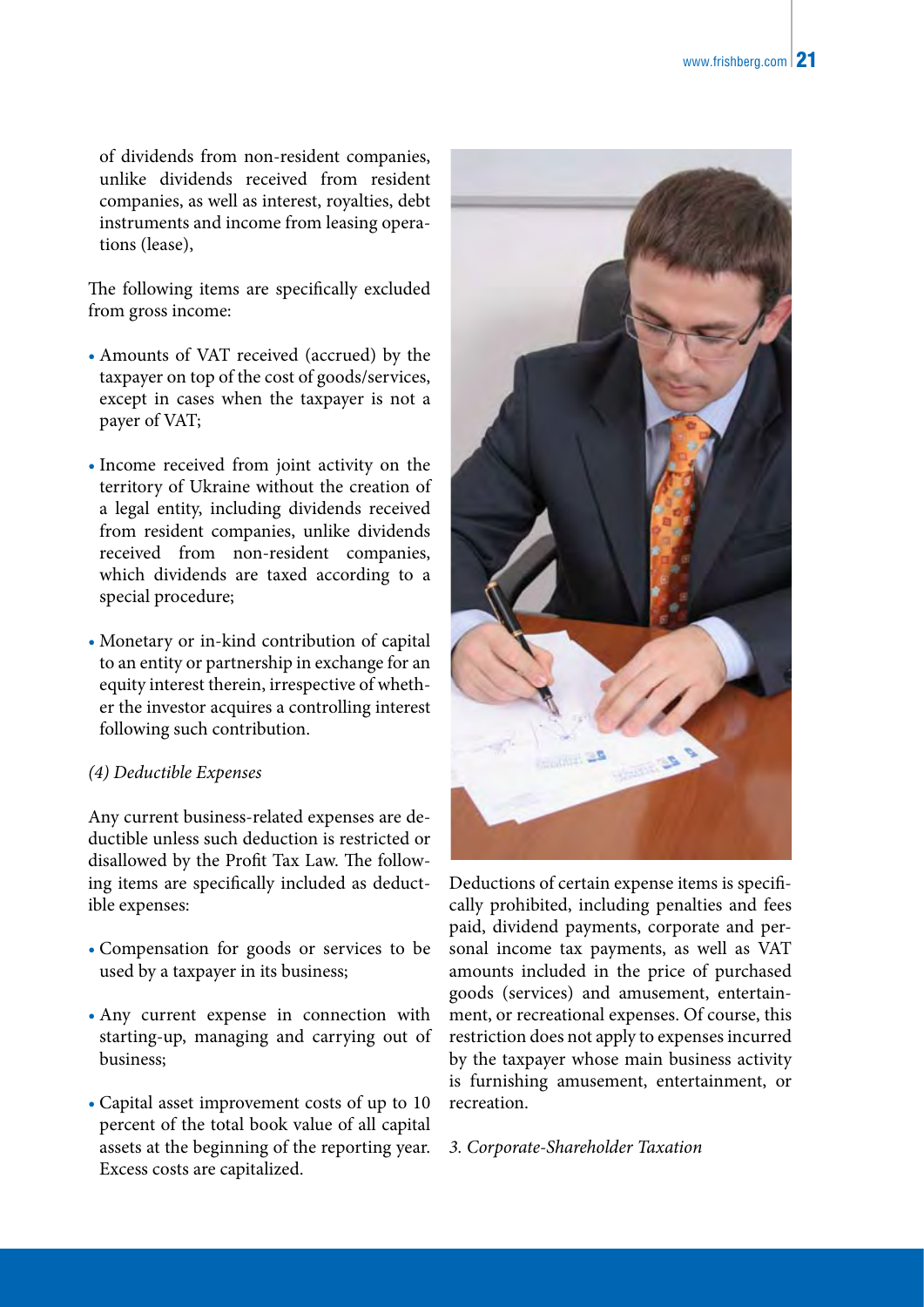The Profit Tax Law entitles Ukrainian resident companies to pay dividends to its shareholders regardless of whether the paying entities have recorded income or losses for the tax period. Moreover, the Profit Tax Law further provides that there is no distinction between accounting and taxable income/loss for the purposes of this rule.

Ukrainian tax law treats taxes on dividends as a constituent part of corporate income tax and not as a separate tax.

#### *(1) Corporate Income Tax*

Corporate income tax is paid on dividends distributed to residents and non-residents alike at the rate of 25 percent as of 1 January 2004. The tax is accrued on top of a dividend payment and is made from the funds of the issuing company (e.g. corporate entity's funds). This means that when the distribution is made (or before such distribution is made) a tax payment of 25 percent of the dividend is remitted to the State, and the full value of the dividend is paid to the shareholder.

At the end of the tax period, the taxpaying company is entitled to use the amount of previously contributed tax on dividends as a credit against its corporate tax liabilities. If the taxpayer does not have a sufficient corporate tax liability for the period, the amount of remitted tax on dividends may be carried forward indefinitely into future taxable periods.

#### *(2) Withholding Tax*

Unless there is a better rate provided by the respective tax treaties, dividend payments made to non-resident taxpayers are subject to a 15 percent withholding tax described above (e.g. Taxation of Non-business income). The amount withheld should be remitted to the State at the time of the dividend distribution.

Currently, there is no withholding tax for resident shareholders.



**Value Added Tax**

#### **1. Taxable Transactions**

In accordance with the Law of Ukraine No. 168/97 "On Value Added Tax," dated April 3, 1997, value added tax ("VAT") is imposed on:

- Domestic sale transactions of goods or services, including payment for services under lease agreements and operations involving the transfer of ownership rights to pledged objects to a creditor to extinguish debt;
- Import of goods or services for use or consumption in Ukraine, including the import of property under leasing agreements, pledge agreements and/or mortgage agreements;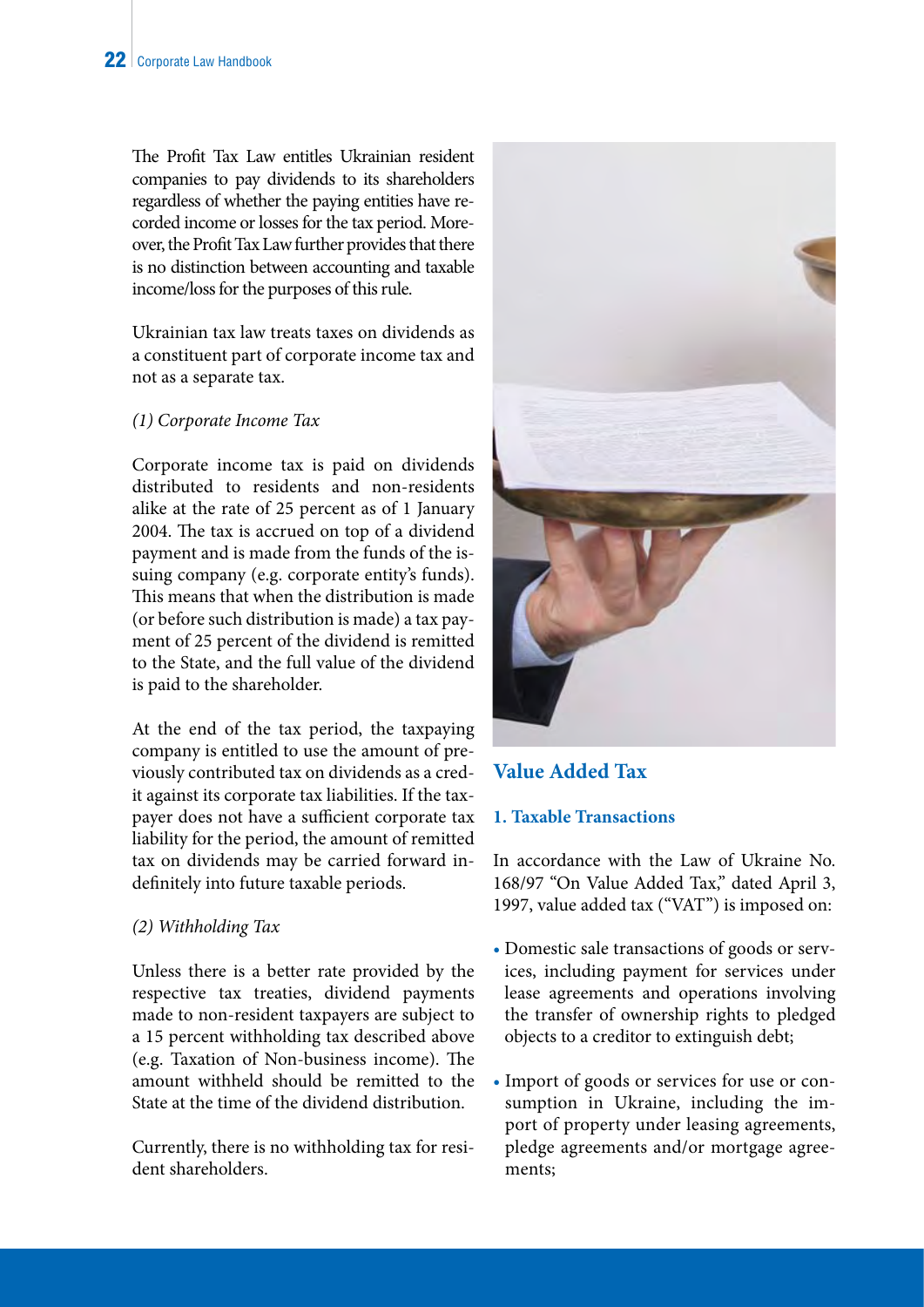

• Export of goods or services for use or consumption outside of Ukraine.

VAT is levied at a rate of 20 percent of the taxable amount for domestic sales and imported goods or services. For exported goods or services the VAT rate is zero percent. The general rule is that the taxable amount is defined on the basis of the contractual value of the goods or services supplied.

#### **2. Exempt Transactions**

#### *(1) Transactions Specifically Exempt from VAT*

Certain transactions subject to the provisions of the "Law on Value Added Tax" ("the VAT Law) are exempt from VAT. These include, but are not limited to:

- Sale of domestically produced baby food products;
- Sale and delivery of domestically published periodicals, student notebooks, textbooks, books, and supplementary study materials;
- Provision of educational services by institutions with special permission (license) for provision of such services;
- Sale of special-purpose goods for disabled individuals;
- Delivery of pensions and monetary assistance to the population;
- Public transportation services, among others.

#### *(2) Transactions Not Subject to VAT*

According to the VAT Law, certain transactions are not subject to VAT. These include, but are not limited to:

- Issuance of securities by enterprises, the National Bank of Ukraine, the Ministry of Finance of Ukraine, and by local authorities;
- Insurance and reinsurance services, including social and pension insurance;
- Transfer of lease property by a resident lessor to a lessee and the return of the lease property by the lessee to the lessor; the payment of interest or commission in lease (leasing) payments calculated on the value of the leased object (without calculating the portion of leasing payments provided as compensation of a part of the value of the leased object pursuant to agreement);
- The pledge of property to a creditor pursuant to a credit agreement and the return of the property; the transfer by a resident creditor of a mortgaged object into possession or use by a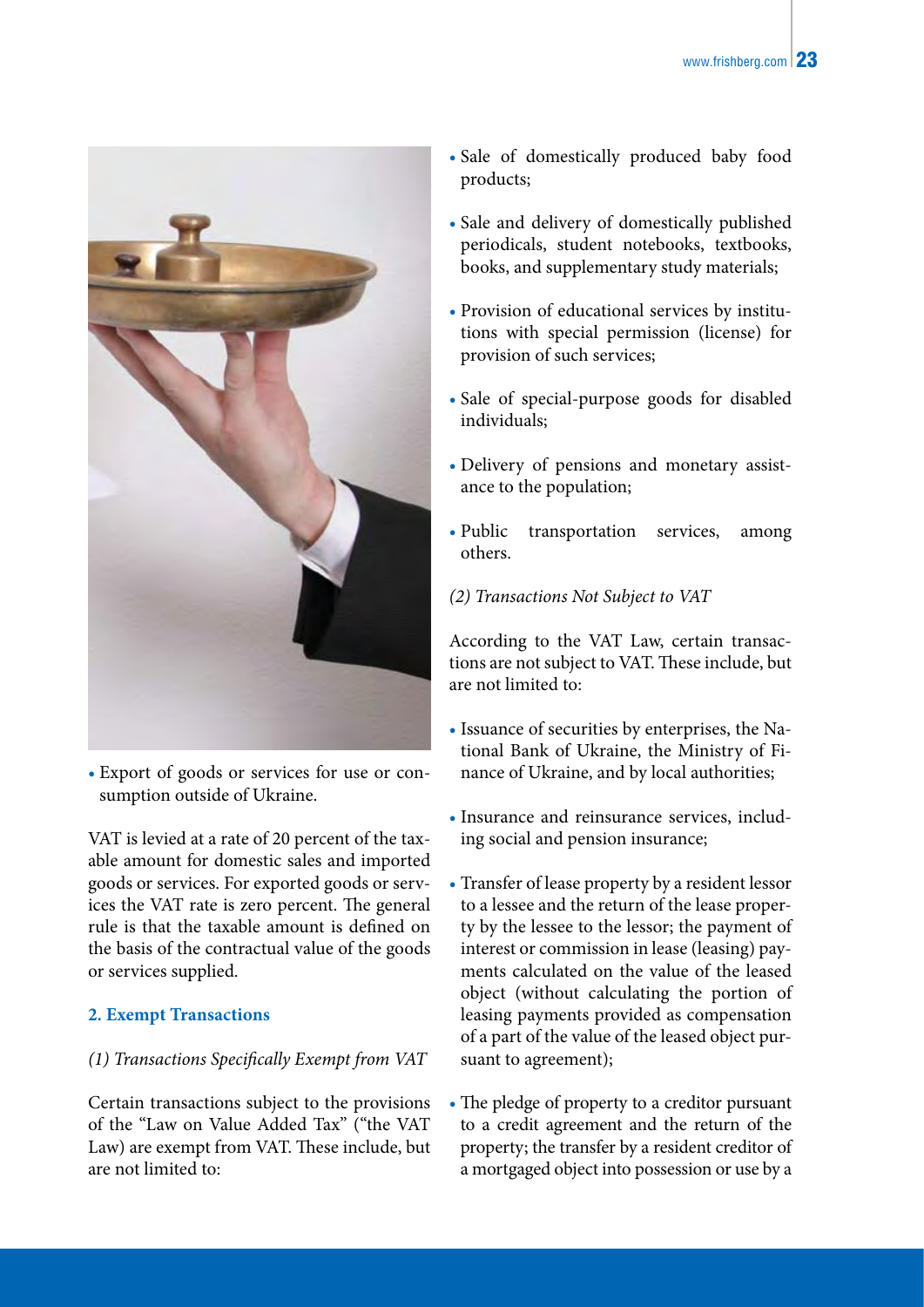

borrower; and cash payments of the principal amount and interest under a mortgage;

- Payment of salary, pensions, stipends, subsidies and other cash or in-kind payments to natural persons at the expense of budgets or social and insurance funds;
- Payment of dividends and royalties in monetary form or in the form of securities;
- Provision of commission (brokerage) and dealer services for the sale or management of securities;
- Transfer/import of fixed assets as a contribu-

tion to the authorized capital of a legal entity in exchange for equity interest therein, provided that these assets are used to form a business (or part thereof) as a going concern.

#### **3. Taxable Persons**

There are several types of taxable persons defined as VAT-payers, based on the kind of business activity they perform. These VAT-payers include, but are not limited to, any person/entity which:

- **a)** carries out or plans to carry out commercial activity and voluntarily registers as a VATpayer;
- **b)** is subject to mandatory registration as a VAT-payer, including but not limited to, the following cases:
- **(i)** If the total amount from the carrying out of operations involving the supply of goods (services), including via the use of a local or global computer network, subject to taxation pursuant to the VAT Law, is transferred (paid, provided) to such person/entity or as payment of obligations to third parties within the last 12 calendar months exceeds in aggregate 300,000 Ukrainian Hryvnia (without taking into account VAT);
- **(ii)** The person/entity is supplying goods (services) on the customs territory of Ukraine with the use of the global or a local computer networks. In this case, a person/entity-non-resident may only carry out such activity via its permanent representative registered on the territory of Ukraine;
- **c)** imports goods (accompanying services) in volumes subject to taxation by VAT in accordance with the law.
- **d)** any person/entity which imports (for natural persons — imports or sends) goods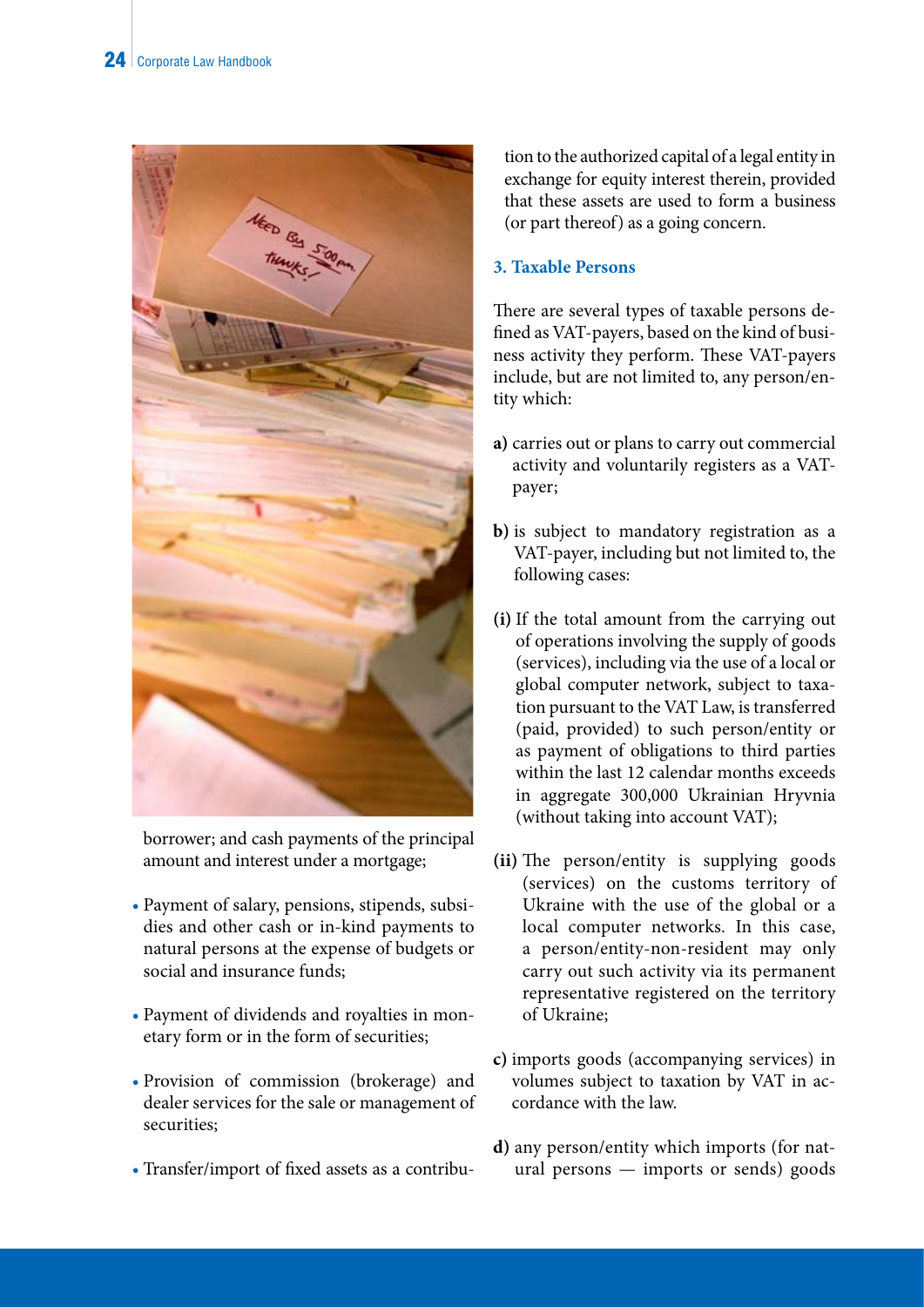(accompanying services) into the customs territory of Ukraine for their use or consumption on the customs territory of Ukraine, regardless of which regime of taxation it uses pursuant to legislation, with the exception of (a) natural persons, who are not registered as VAT-payers and which import (send) goods (objects) in accompanying luggage or receive them via post office within the limits of non-trade turnover in volumes not subject to taxation in accordance with customs legislation (except the import of transportation means or spare parts thereto by such natural persons) and (b) non-residents sending postal packages pursuant to the rules of the International Postal Union into the territory of Ukraine and receivers of such postal packages.

Note that foreign legal entities are able to register as VAT-payers in Ukraine only if they carry out business in Ukraine through a permanent establishment.

#### **4. Taxable Amount**

*(1) Domestic Sales*

For any taxable domestic sale, VAT is chargeable on the contractual value of money, goods/ services or any other consideration received or accrued in connection with the sale.

Should a taxable supply be made to a related person, to a non-registered VAT person, or for any consideration other than money (in-kind consideration), VAT is chargeable by the supplier on normal price ("fair market value") of goods or services being sold or provided.

#### *(2) Imports*

#### **i)** Import of Goods

For import of goods, VAT is chargeable on the contractual value of the goods imported. However, if their contractual value is less than their customs value, the taxable amount is their customs value.

The customs value of any imported goods is equal to their value in terms of the customs laws of Ukraine, including expenses for transportation; loading, unloading, reloading and insurance up until the customs crossing point of Ukraine; payment of brokers, agency, commission and other

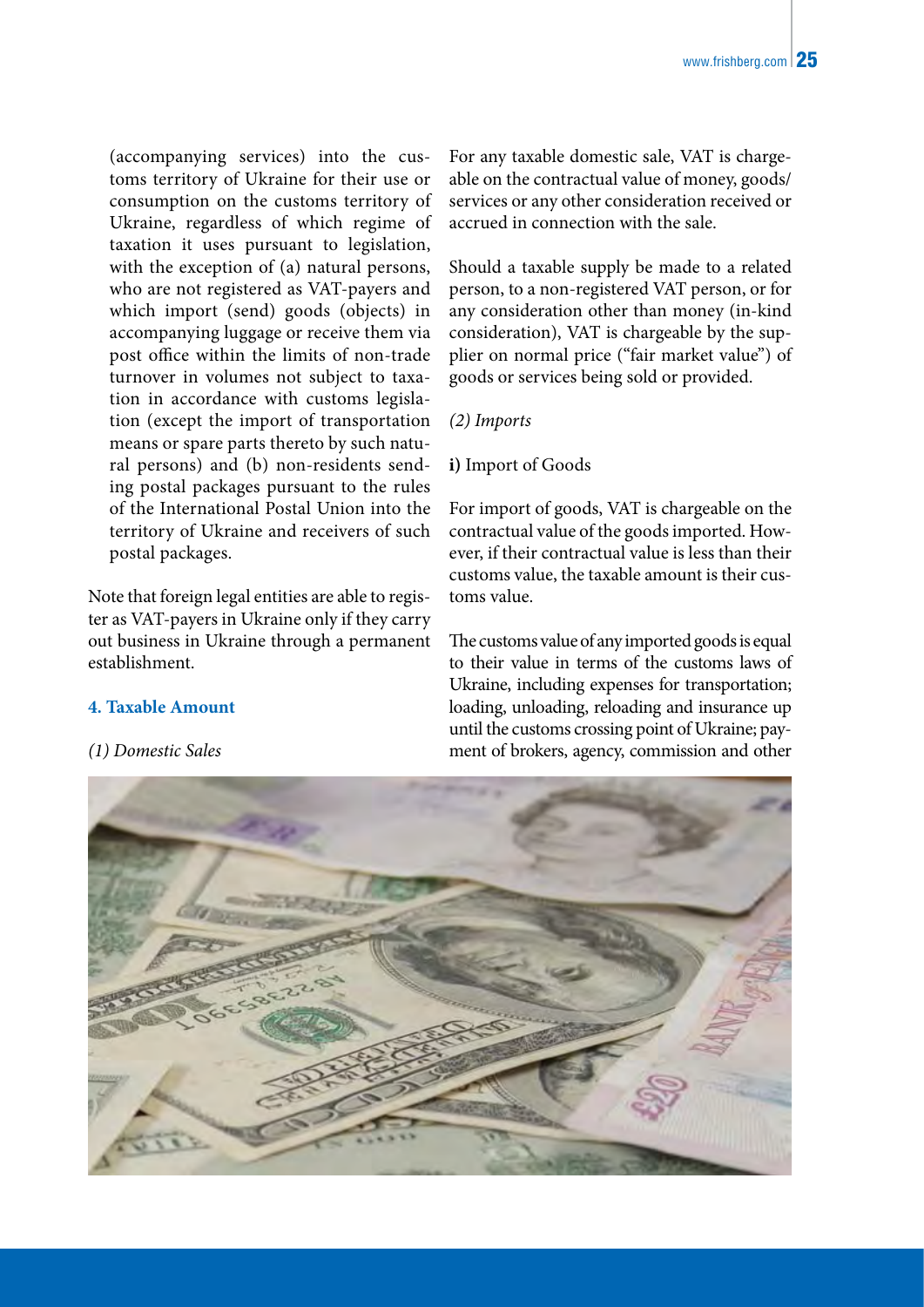

fees connected with the import of such goods, payment for use of related intellectual property, excise duty, import duty, and other fees and duties included into the price of such goods.

#### **ii)** Import of Services

Should services be imported for use or consumption within Ukraine, VAT is chargeable on the contractual value of services received under the "reverse-charge mechanism". This mechanism is defined by the VAT law as follows: "For services provided by non-residents on the customs territory of Ukraine, the basis for taxation is the contractual value of such works or services taking into account excise duty and other taxes and fees (mandatory payments), which are included into the price of such works or services, excluding VAT. The determined value is recalculated into Ukrainian Hryvnia according to the currency exchange rate of the National Bank of Ukraine effective at the end of the operational day preceding the day on which the act certifying the fact of receipt of the services was executed."

#### **5. VAT Administration**

#### *(1) Remittance*

VAT on domestic supplies and importation of services is administered by the tax service, while VAT on the importation of goods is administered by the customs service.

Any taxable person should assess the amount of VAT to be remitted to the budget by reducing ("crediting") its output VAT liability (VAT collected on outward taxable sales) with input VAT credit (VAT incurred on inward taxable sales and import sales).

VAT on imported goods is payable by the importer in cash at the customs border. A taxable person responsible for paying import VAT and meeting certain requirements may defer such payment by issuing a VAT promissory note. This VAT promissory note should either be settled within a 30-day period or included in output VAT liabilities.

#### *(2) VAT Credit*

Any input VAT incurred by a taxable person on inward domestic sales and import sales is creditable against output VAT liabilities pro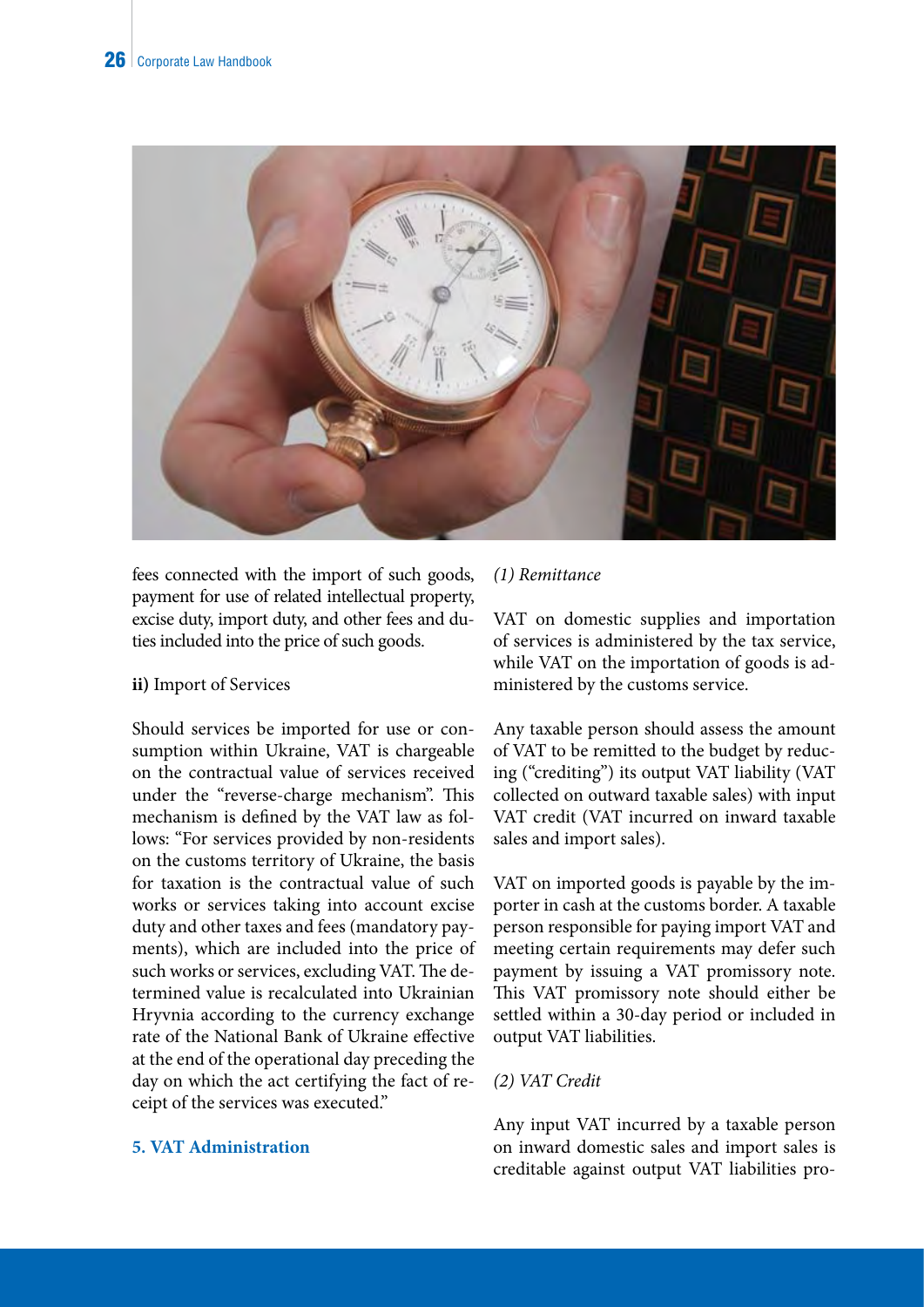vided that such input VAT was incurred:

- In connection with the acquisition or production of goods (including upon their import) and services for purposes of their further use in taxable operations in the context of the business activity of a VAT-payer; and
- In connection with the acquisition (construction, erection) of fixed assets (capital assets, including other non-turnover tangible assets and incomplete capital investments in non-turnover capital assets), including upon their import, for purposes of further use in production and/or the supply of goods (services) for taxable operations in the context of business activity of a VAT-payer.

If a VAT-payer acquires (produces) goods (services) and fixed assets, which are not intended for their use in operations not subject to VAT or exempt from VAT, such VAT is not creditable, but may be deductible or depreciable/amortizable for CIT purposes. If produced and/or acquired goods (works, services) are partially used in taxable operations, then that portion of the paid VAT is creditable upon their production or acquisition which corresponds to the portion of use of such goods (works, services) in taxable operations of the reporting period.

If a VAT-payer acquires (produces) tangible and intangible assets (services), which are not intended for their use in the business activity of such taxpayer, then the amount of VAT paid in connection with such acquisition (production) is not creditable.

#### *(3) Tax Refunds*

Since export sales are zero rated, any taxable person making sales of goods/services for use or consumption outside of Ukraine may claim as a credit its input VAT incurred in connection with exported supplies.

Although the excess credit is refundable, very

strict requirements for such refunds are established. In fact, such requirements make VAT refunds very difficult to obtain or at least delay them considerably. Needless to say, some very entrepreneurial Ukrainians have made a profitable business out of the refund of VAT; however they do charge high percentages in achieving the return of VAT in a quick manner.

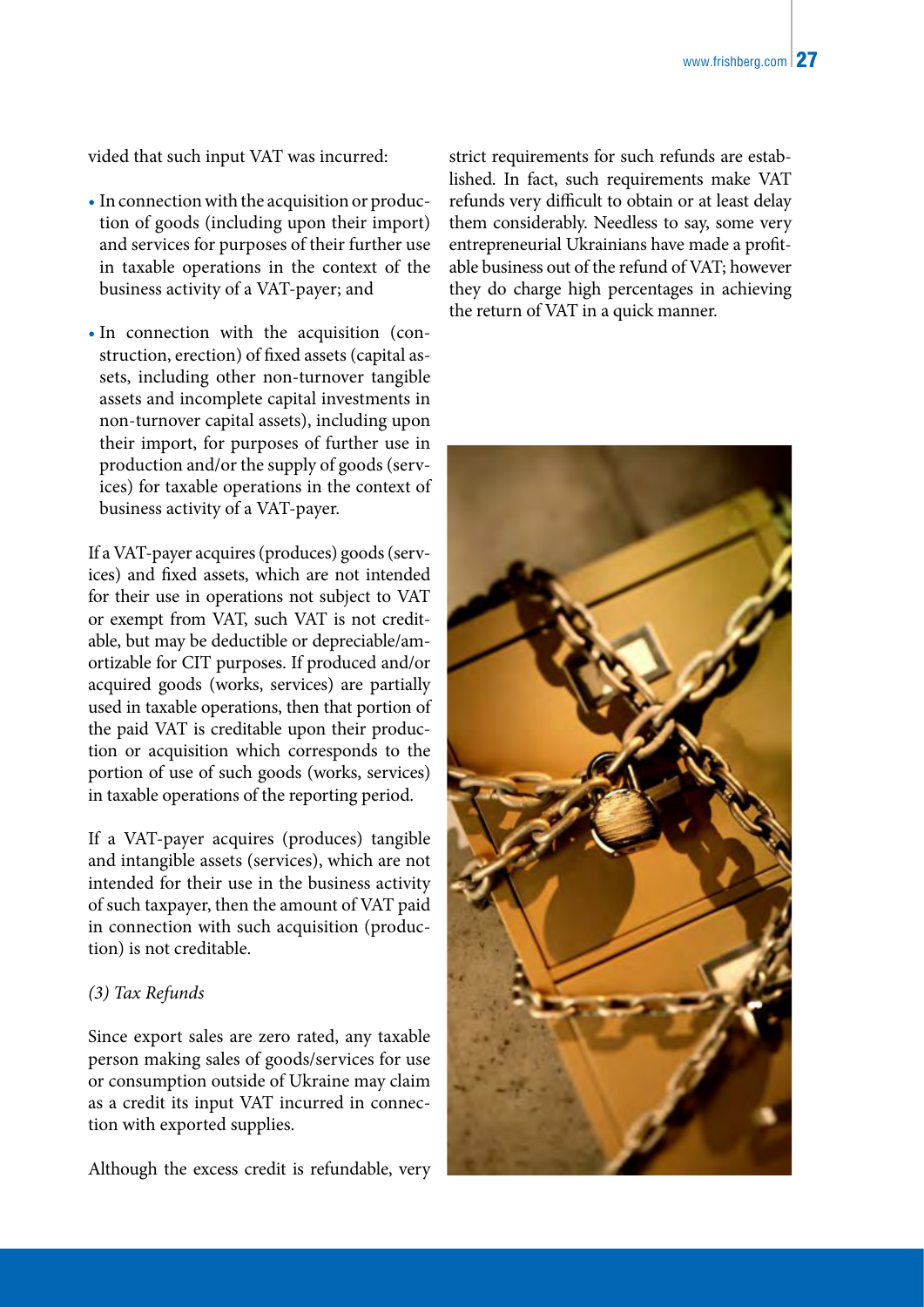### Guarding Against Hostile Takeovers

I olding your ground against a bru-<br>tal hostile takeover is never easy. In<br>Ukraine, defending against hostile<br>takeovers is an especially challenging task, tal hostile takeover is never easy. In Ukraine, defending against hostile which requires comprehensive strategic and tactical steps not only in the legal arena. In addition to increasing internal and external security measures, in today's corporate world a company's management must perform careful market analysis and public relations campaigns, while undertaking all the necessary legal steps to solidify its position in the face of a hostile takeover. Below we shall limit our discussion to the legal arena only.

From a legal point of view, strategic (and thus, the most effective) steps may include inter alia:

- **(i)** choosing a corporate form that provides the effective owner with more control over the company's business activities (LLC or closed joint stock company);
- **(ii)** creating a corporate structure subordinate to the owner (accumulation of at least 51% or, where possible, 76% of the stock);
- **(iii)** limiting management authority (by means of meticulous charter drafting) to effectuate principal decisions concerning the company's assets and debts without the owner's consent;
- **(iv)** transferring principal assets of the company (land, buildings, equipment, etc.) to friendly (usually non-resident) companies that are completely controlled by the owner with due regard to corporate legislation in relevant foreign jurisdictions in such cases;
- **(v)** providing a strict mechanism of control over the company's debts, etc.

Relations between the owners should be formalized in relevant corporate documents, as conflicts between owners are often used as a tool in a hostile takeover.

In such cases, a few simple tactical measures could prove to be highly effective, such as:

- **(i)** counter-purchasing minority shareholders' shares;
- **(ii)** issuing additional shares to dilute any shares controlled by the aggressor;
- **(iii)** fixing the controlled stock by investing it in the authorized capital of a friendly LLC or CJSC;
- **(iv)** subjecting the company's assets to encumbrance by friendly entities, which are controlled by the owners;
- **(v)** alienating assets to friendly entities, etc.

Unfortunately, in many cases there is very little chance of avoiding the hostile blows after the attack has already commenced. Sometimes a hostile takeover is accompanied with an arrest of the company's assets by a court, taking the owners completely by surprise. In such cases, an aggressor probably already controls the minority shareholders, management and/or stock of the company. In situations like this, nothing can be done.

In today's uncertain legal and political climate, no measure can provide an investor with 100% guaranty protection from a hostile takeover attempt. As a starting position, however, we advise our clients to make their target business both inconvenient and too expensive to attack, going as far as making it worthless from an economic point of view to merit the upcoming takeover better.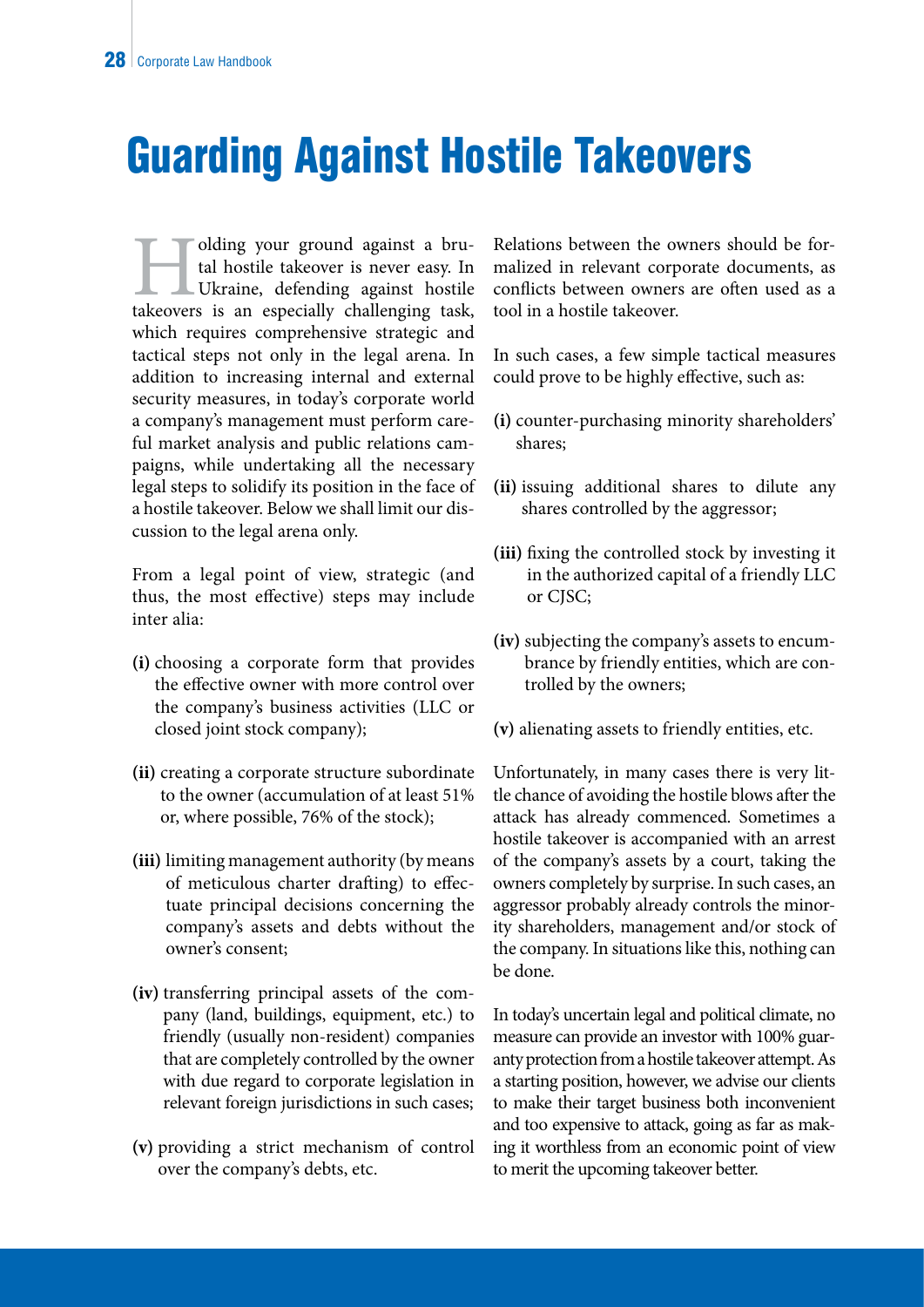# The Firm's Clients Include:

- Advanced Logic Solutions, Inc.
- Amadeus Global Travel Distribution, S.A.
- Baltic Beverages Holding;
- Bank Austria Creditanstalt
- British Energy
- Bruhn Internationale Transporte GmbH
- BT Global Services
- Chumak
- Commerzbank Aktiengesellschaft
- Credit Commercial de France
- CTB, Inc.
- Deloitte
- Direct EDI Inc
- DUROPACK
- Emilceramica SpA
- Fiat Auto
- FL Smidth & Co.
- Freshfields Bruckhaus Deringer
- Hewlett-Packard Company
- INDEVCO
- Jahn General Products Ukraine
- Jabil Circuit, Inc.
- Quality Schools International
- KLM Royal Dutch Airlines
- KPN Royal Dutch Telecom
- Linklaters
- Notaro & Michalos
- Philips Electronics
- Robert Fleming & Company, Ltd.
- SCL Corporate Finance SA
- Sealed Air Limited
- Skanska East Europe OY
- Stragen Chemical SA
- Sun Microsystems
- Theeuwes de Jong B.V.
- The Danish Investment Fund for Central and Eastern Europe
- Thornkild Kristensen Properties AS
- Tyco Electronics AMP GmbH
- Van Oostveen Medical B.V.
- Vetropack Holding Ltd.
- The Embassy of Austria
- The Embassy of Sweden
- The US Embassy
- Vimpel Communications, among others.

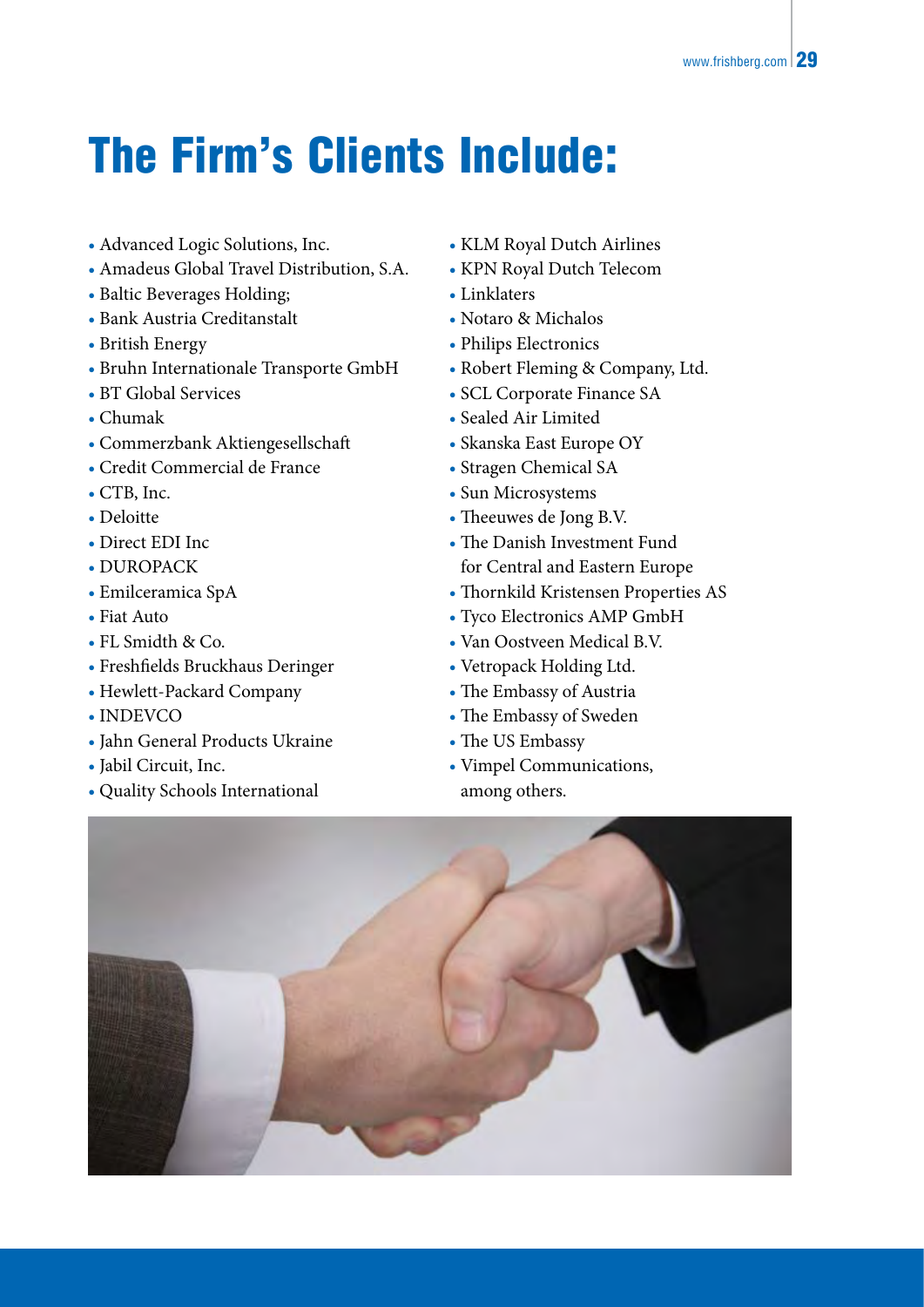### References

*"Since 1992 we have the pleasure of being the client of Frishberg & Partners, and recent results just confirm that this was and still is a very right choice for KLM Royal Dutch Airlines."* 

*Sergey Fomenko, KLM Royal Dutch Airlines*

*"We are very satisfied with the services of your law firm and especially appreciate the quick, accurate and business- minded responses and analysis."* 

> *Dr. Brigitte Carbonare-Hartsleben, BT Global Services*

*"I really appreciate the capability and professionalism of your lawyers and the efforts your company successfully put in the defense of ours. We thank you for your assistance and cooperation."* 

*Flavia Smiraglio, Fiat Auto S.p.A.*

*"We at Sun and I am personally as legal counsel for Sun operation in CIS region, are very pleased with a level of expertise and service which were and are provided to our company in Ukraine by Frishberg & Partners. I would like to particularly mention also a constant effort of F&P lawyers to keep its clients updated on the most recent developments of Ukrainian legal environment and their responsiveness to our needs in that country."* 

*Dr. Andrei Zalivako, Sun Microsystems*

*"You did an excellent job for Joss Chemicals BV, and you prepared an excellent report on our behalf. This was very positive for us, and it allowed us to set up our business in Ukraine. Now we are actively pursuing this business thanks to your excellent lawyers."* 

*Jan Huijbregts, Joss Chemicals BV*

*"Frishberg & Partners' advice and services are of excellent quality, very timely, reliable and to the point, and with a good understanding of our business interests."* 

*Christoph Zeyen, Tyco Electronics*

*"As always, thank you for your immediate attention to our needs. Your assistance will help enable us to successfully complete a very large contract and to keep a very good customer." Lori K. Rose, CTB, Inc.*

*"Emilceramica appreciates Frishberg & Partners' professional collaboration in supporting the project "Joint Venture Zeus Keramik" with Ukrainian participation. In this regard, Emilceramica hopes to have Frishberg & Partners' assistance in future."* 

*Dr. Efrem Montepietra, Emilceramica SpA*

*"Thank you and the colleagues at Frishberg & Partners for your assistance and the very valuable input you provided. We are all happy with the outcome of the matter that was handled well, based on a good sense of judgment, lots of wisdom, good decision making and good use of past learnings from previous experiences in this country."* 

#### *Elias N. Ashkar, INDEVCO Group*

*"We hired Frishberg & Partners to analyze certain issues in the Ukrainian legislation in the process of acquiring a company in Ukraine and were very happy with the services we received. All your lawyers we worked with are extremely professional, competent and helpful. Thank you for a job well done."* 

> *Dmitriy Kasyanenko, Vimpel Communications*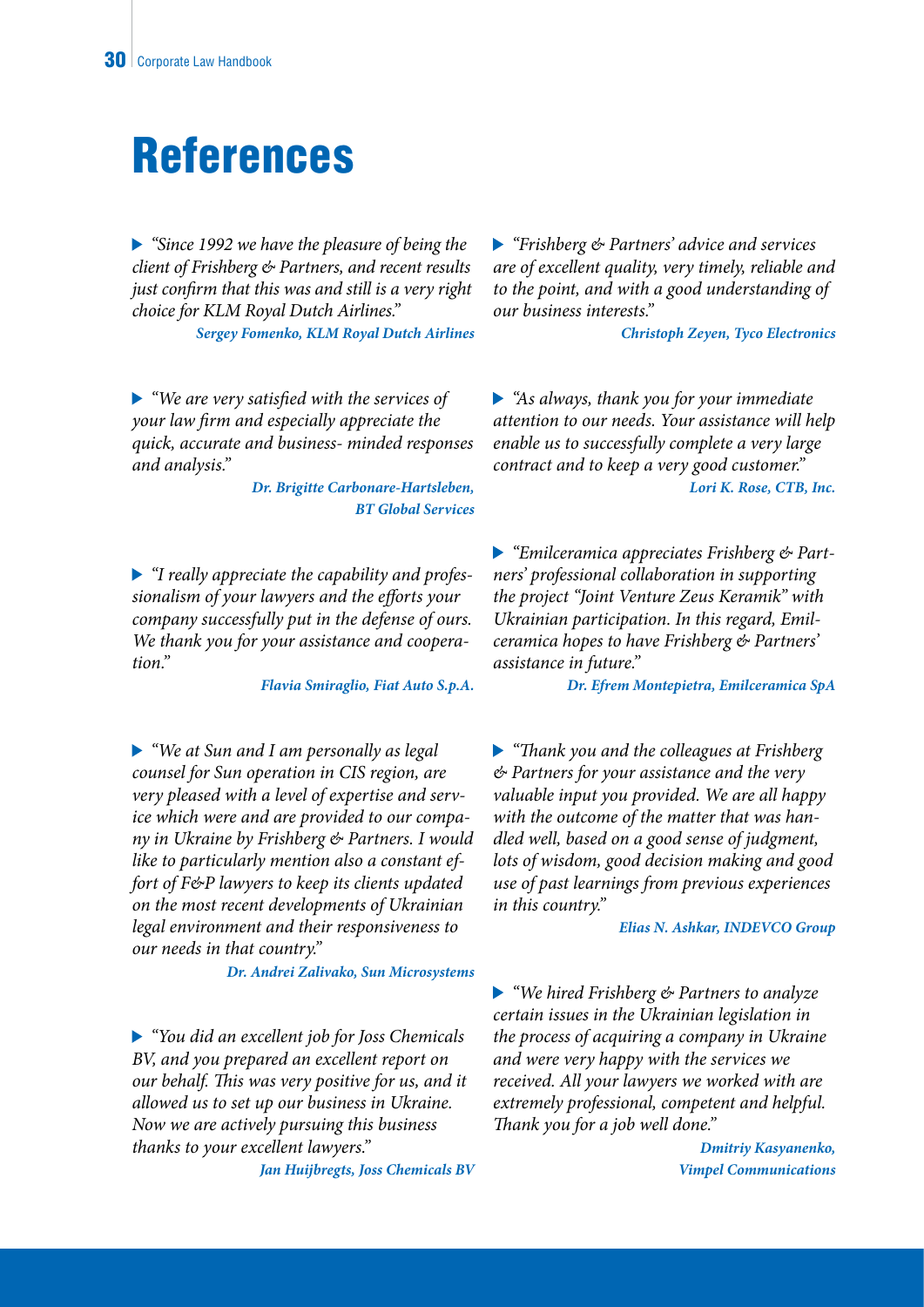### About the Firm



**C** ver the last 15 years, **Frishberg & Partners**<br>has served as corporate counsel to<br>multinational companies and banks<br>(see our list of clients). We have registered a has served as corporate counsel to multinational companies and banks (see our list of clients). We have registered a multitude of joint ventures, subsidiaries and representative offices in Ukraine. By now, the registration process is well- established, as is liquidation.

Acquisition of controlling blocks of shares in Ukrainian companies, however, is an entirely different game, requiring knowledge and experience of local corporate legal specialists. Because each target company is unique, there is no standard approach. That is why our lawyers provide a comprehensive analysis of alternative corporate and tax-efficient acquisition structures in light of the client's specific goals.

Strategic investment is often structured around real property, and sometimes land plots. Together with our real estate specialists, we can set up turn-key operations on industrial greenfield sites, from land right allocations and construction permits to the finished enterprise, fully commissioned and ready for use. Just turn the key.

After the acquisition has taken place, we continue to work closely with our clients to resolve the day-to-day issues, including employment law, capital increases or decreases, tax and customs matters.

At the corporate law firm of **Frishberg & Partners**, our clients truly benefit from getting the most complete package of corporate legal services available on the Ukrainian legal market.